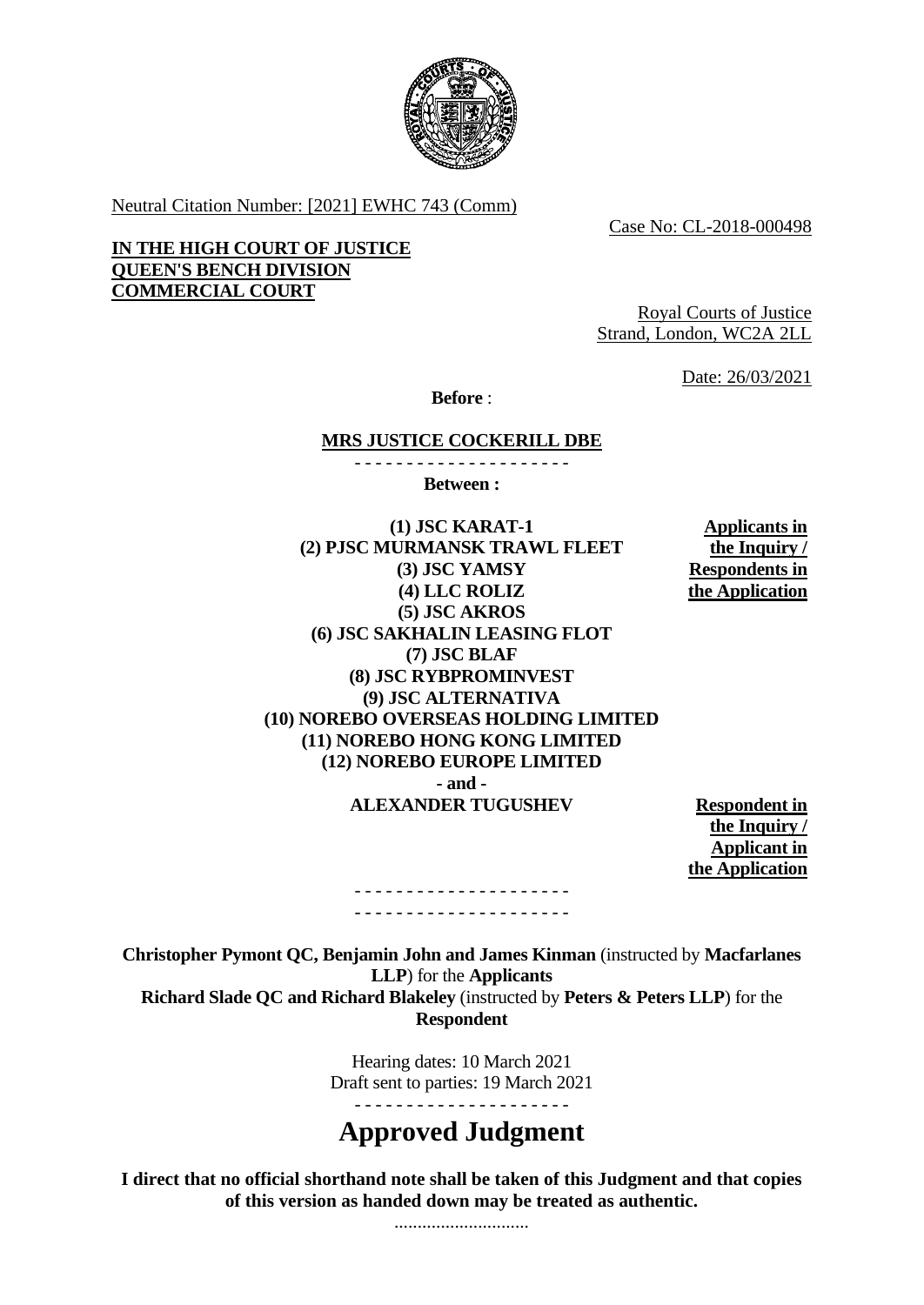#### MRS JUSTICE COCKERILL DBE

"Covid-19 Protocol: This judgment was handed down by the judge remotely by circulation to the parties' representatives by email and release to Bailii. The date and time for handdown is deemed to be 26 March 2021 at 10:00 AM"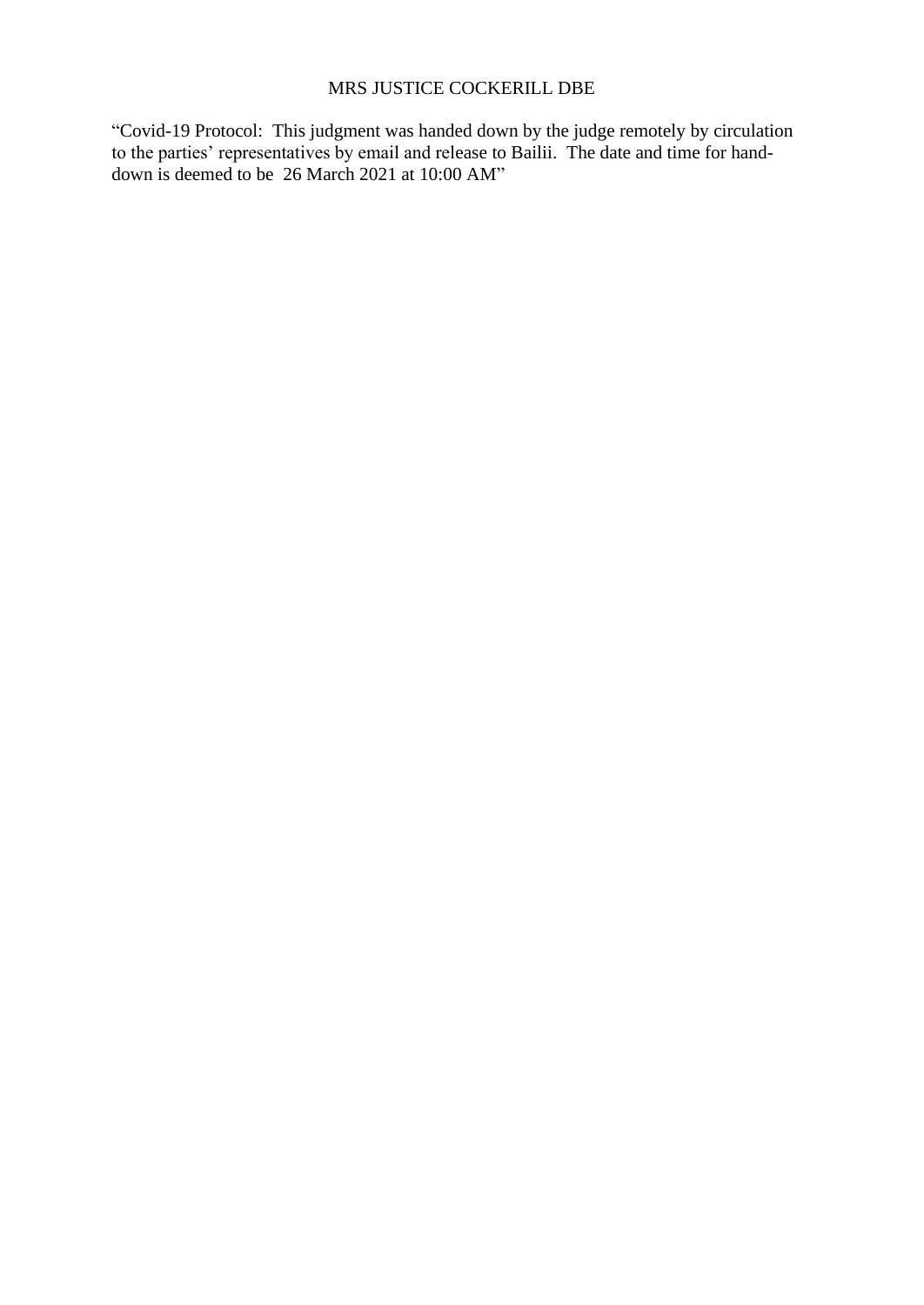## **Mrs Justice Cockerill :**

## **Introduction**

- 1. This is an application for security for costs. It is fair to say that it is an unusual one. That is because it is not brought by the defendant to a claim seeking protection against the possibility that – should he successfully defend himself against the claim – he will find himself unable to recover the costs of his defence. In this case the applicant seeking security for costs ("Mr Tugushev") is the Claimant in Commercial Court proceedings CL-2018-000498 in which this application is made. He is seeking security because he is on the receiving end of an inquiry into damages arising out of a Worldwide Freezing Order ("WFO") he obtained which was later set aside.
- 2. The questions before me are threefold:
	- i) Is there any jurisdiction to make an order for security in such a case?
	- ii) If there is, is there a real risk that any costs order will not be enforced in Russia?
	- iii) If there is, in what amount should security be ordered?

## **Background**

- 3. The relevant background can be fairly briefly stated for the purposes of this application.
- 4. These proceedings concern a claim by Mr Tugushev against three individuals: Mr Orlov, Mr Roth and Mr Petrik. There is what Mr Tugushev described as a bitter dispute between them over the ownership of three corporate groups, by far the largest and most valuable of which consists of a Russian company, JSC Norebo Holding ("**Norebo Holdings**") and its subsidiaries (the "**Norebo Group**"). The group is based primarily in Murmansk and much of its business model is reliant upon fish caught under fishing quotas issued by the Russian government. It is owned almost entirely by Mr Orlov.
- 5. Mr Tugushev claims that he, Mr Orlov and Mr Roth entered into a joint venture in Norway in 1997, by which it was agreed (inter alia) that they would each hold a one third interest in a joint venture business, now said to be run through Norebo Holdings and two other corporate groups. He claims to be entitled to at least a one third interest in each company, and that Mr Orlov and Mr Roth have conspired to keep that interest from him. These claims are denied by the Defendants, albeit to very different extents and in different ways.
- 6. On 23 July 2018, the day before the issuance of his claim, Mr Tugushev obtained a worldwide freezing order at an *ex parte* hearing before Bryan J against Mr Orlov (the WFO). As the usual "price" for that order, Mr Tugushev gave cross-undertakings in damages in favour of both Mr Orlov and others who suffered loss as a result of the WFO, along with fortification. They were in these terms:

"(5) The Applicant [Mr Tugushev] will pay the reasonable costs of anyone other than the Respondent [Mr Orlov] which have been incurred as a result of this order including the costs of finding out whether that person holds any of the Respondent's assets and if the Court later finds that this order has caused such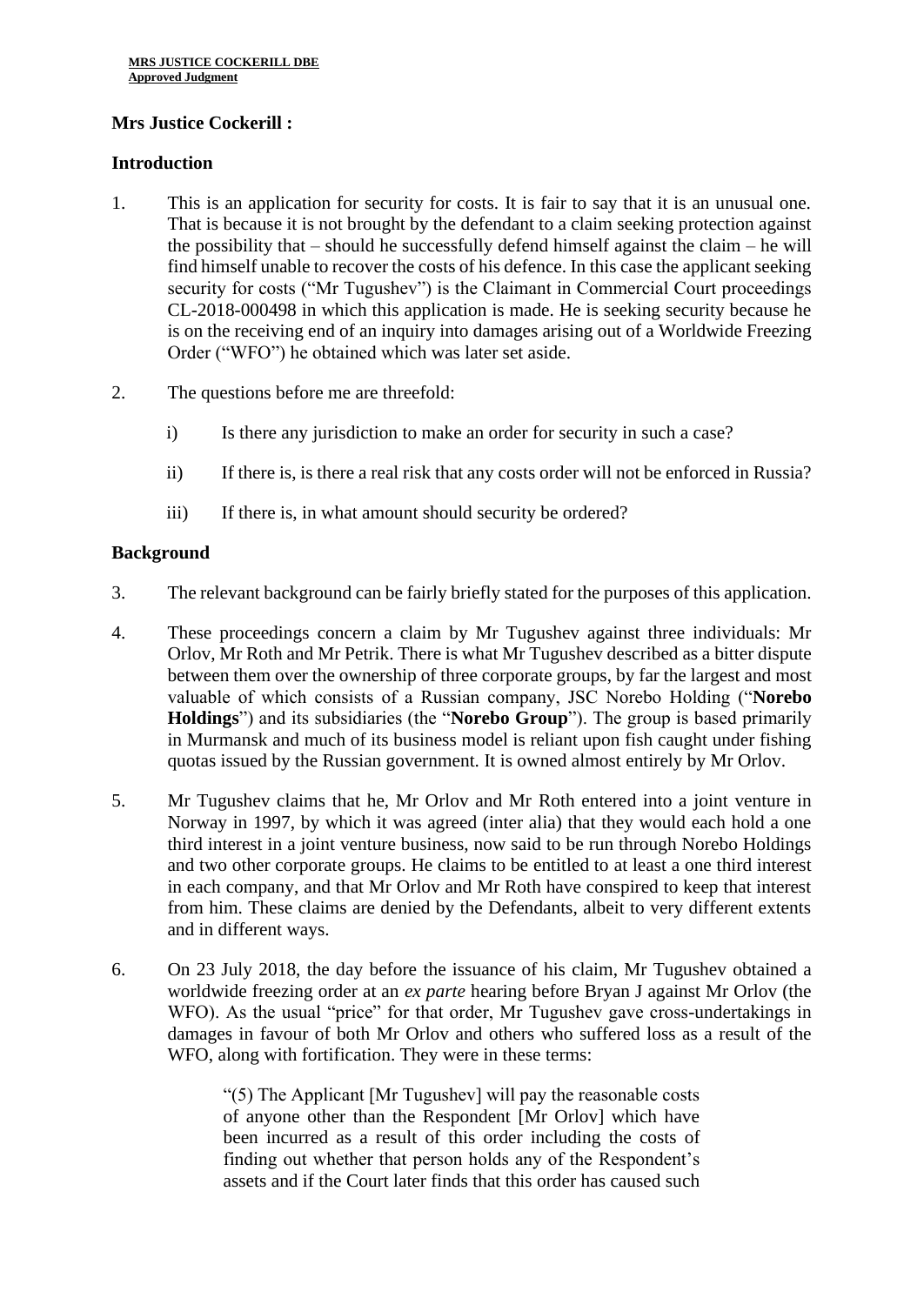person loss, and decides that such person should be compensated for that loss, the Applicant will comply with any order the Court may make."

- 7. On 30 July 2018 the WFO was varied and continued by Teare J.
- 8. The WFO was subsequently discharged by Carr J on 31 July 2019, following findings that Mr Tugushev was in material breach of his duties of full and frank disclosure when he obtained the WFO, which breach was aggravated by his denials that there was any merit whatsoever in points taken against him, and his continued failure to research information which was, or may have been, available to him. Further, Carr J held that there was no real risk of dissipation sufficient to justify a freezing order against Mr Orlov in any event. The Respondents ask me to bear in mind that this was therefore an order which should never have been granted.
- 9. The companies who are Respondents to this application ("the Companies") are all entities within the Norebo Group. They allege that that they suffered various losses as a result of the WFO, in the amount of roughly USD 10,000,000. The Companies' claim comprises increased interest charges, fees and interest relating to letters of credit entered into subsequent to the WFO, certain legal and accountants' fees and (until very recently) for increased travel expenses on the part of management.
- 10. The application for an inquiry into damages was granted (by consent) by Jacobs J on 19 May 2020. On 29 May 2020, the Companies served Points of Claim purporting to particularise their losses. On 26 June 2020, Mr Tugushev served Points of Defence in response. Points of Reply were served on 24 July 2020.
- 11. On 15 October 2020, Mr Tugushev issued this Application. The earliest practical date that it could be listed turned out to be 10 March 2021. The Inquiry itself is listed to start on 26 July 2021 with a time estimate of 4 days. The Main Proceedings are set down for a 16-week trial commencing in March 2022.
- 12. Mr Orlov is not now a Claimant in the Inquiry. He had originally intimated that he would be, and served a witness statement. He has however abandoned any claim in England to have suffered damage as a result of the WFO and instead has commenced proceedings in Russia alleging damage to his reputation.
- 13. As noted at the outset, Mr Tugushev now applies for security for his costs of the Inquiry against the Companies. The Application was initially made against all of the Norebo Companies but Mr Tugushev recognises that it should only be maintained against the Russian domiciled Companies. As such it is not pursued against the 10th to 12th Companies (being English and Hong Kong companies). This is of some relevance on the subject of quantum of costs. The English and Hong Kong Companies' claims represent only 6% of the total losses claimed (with 94% being claimed by the Russian Companies).

## **The parties' submissions in outline**

14. Mr Tugushev submits that: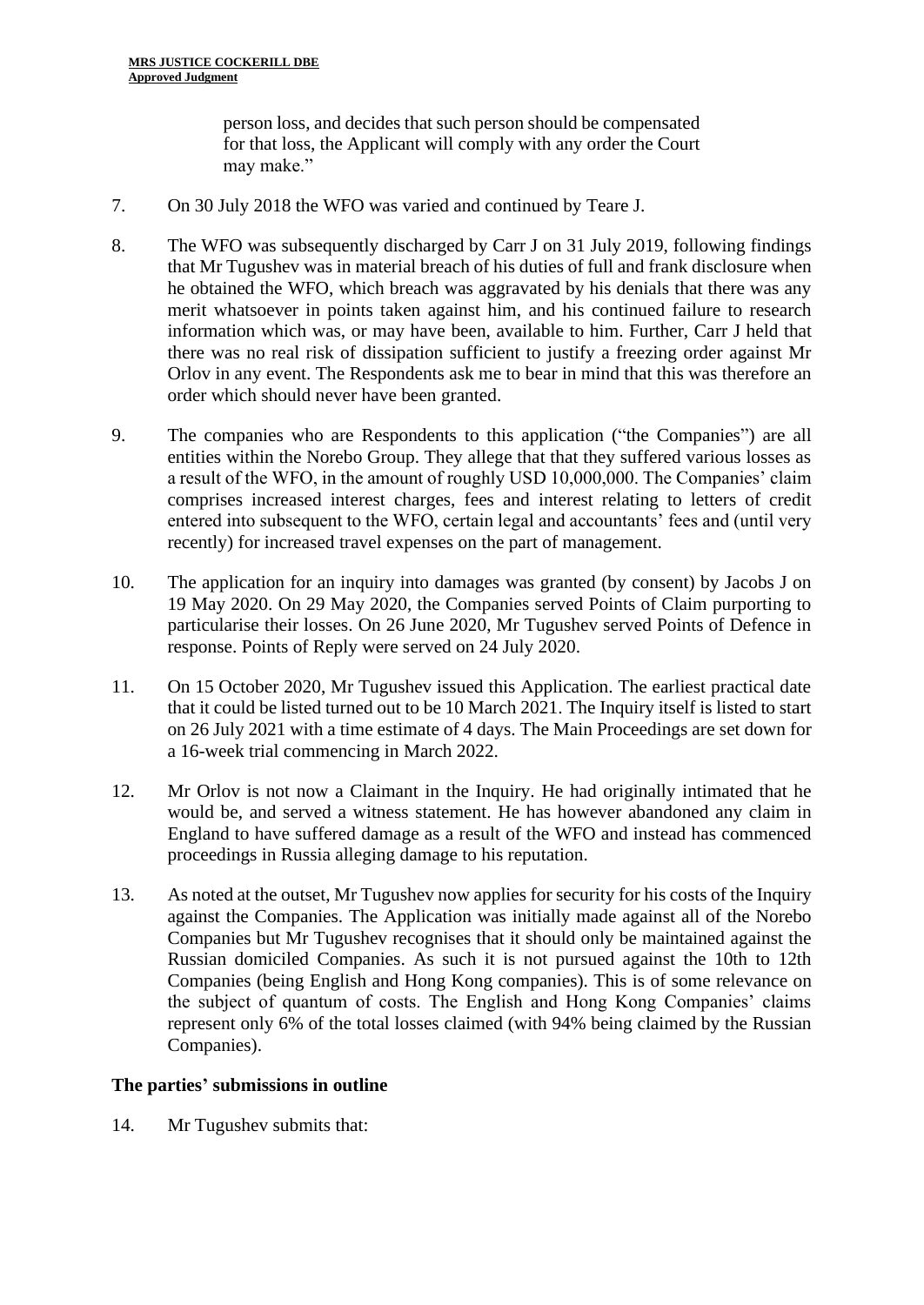- i) His Application falls squarely within CPR  $25.12(1)$  because he is in substance a Defendant in the Inquiry.
- ii) The Court should exercise its discretion to order security for Mr Tugushev's costs. The Companies are Russian companies. There is a real risk that a costs award made against them will be unenforceable in Russia. This is a conclusion that the Commercial Court has reached in recent cases and which ought to be reached here. While the Companies have adduced expert evidence suggesting that a costs only order is likely to be recognised and enforced in Russia, Mr Tugushev's expert disagrees and has explained in detail why there is a real risk that a Russian Court would refuse to do so. If that threshold is met, no points are taken against the Application as to why (in the Court's discretion) it should not be allowed, subject to some points as to quantum.
- iii) Security should be in the sum of about £512,000.
- 15. The Companies oppose the application. They say:
	- i) The Court in essence has no jurisdiction to make an order for security for costs against them in the Inquiry. While the Court has a general jurisdiction to order security for costs it will never order security if it is contrary to the settled practice of the court or the rules of the Court. This application is contrary to that practice and the rules. This is because CPR 25.12 (reflecting settled practice) only allows for awards for security for costs made in favour of a "Defendant" to a "claim". Mr Tugushev is not a Defendant, he is the Claimant. The inquiry is not a "claim", it is an interlocutory application for compensation arising out of the steps which Mr Tugushev has taken (as it turns out, wrongfully) in this litigation. There is no real difference in the way in which the Court proceeds between the practice pre and post CPR and pre-CPR authority establishes that the Court will not order security for costs in a case such as this.
	- ii) There is no real risk that a costs award will be unenforceable against them in Russia. On the evidence before the court, there is no reason to think that there is any real risk of non-enforcement of any costs order against the Norebo Companies (and Mr Tugushev does not appear to be running a case that he should be entitled to the costs of any additional burdens). While it has been decided in other cases, arising on different facts and on the basis of the evidence then before the Court, that there was a real risk hypothetical English costs orders might not be enforceable in Russia, those decisions are not relevant to the assessment to made by reference to the evidence now before this Court.
	- iii) If any security is ordered, it should only be in the sum of about  $£121,000$ . This is for essentially two reasons:
		- a) Large portions of Mr Tugushev's recoverable costs will be recoverable against the Tenth to Twelfth Norebo Companies.
		- b) Elements of Mr Tugushev's estimated costs appear to be substantially overstated (particularly counsel's anticipated brief fees).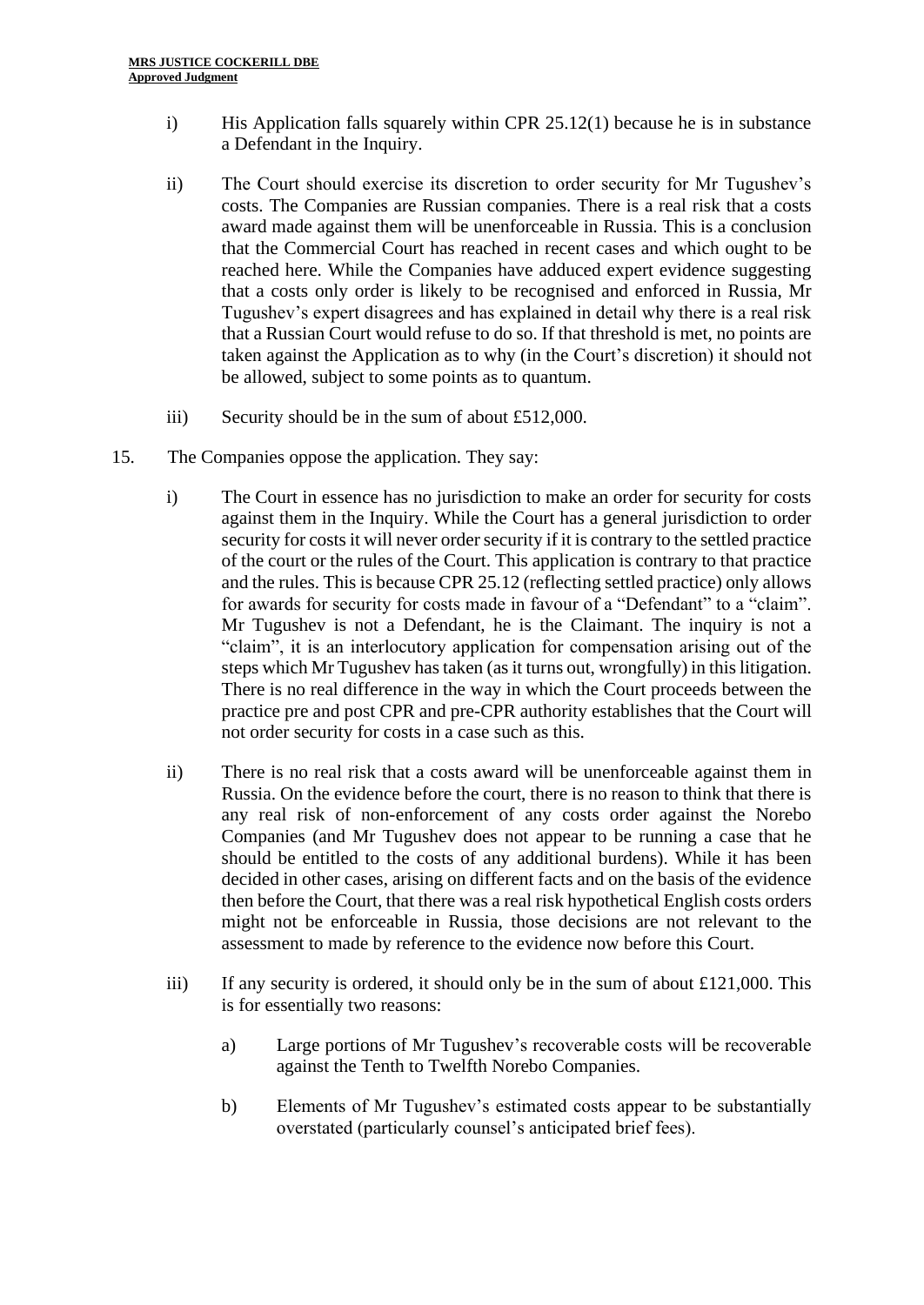16. As will be apparent both sides relied on expert evidence on Russian Law, in the form of expert reports. Mr Tugushev's expert was Mr Vaneev; The companies' expert was Prof Asoskov. The experts were not called to give evidence.

## **Jurisdiction**

### *The Law*

17. The starting point is CPR 25.12(1), which reads as follows:

"A defendant to any claim may apply under this Section of this Part for security for his costs of the proceedings."

18. The old rule under RSC 23 was somewhat differently phrased:

"(1) Where, on the application of a defendant to an action or other proceeding in the High Court, it appears to the court  $-\dots$ . then if, having regard to all the circumstances of the case, the court thinks it just to do so, it may order the plaintiff to- give such security for the defendant's costs of the action or other proceeding as it thinks just. . . .

(3) The references in the foregoing paragraphs to a plaintiff and a defendant shall be construed as references to the person (howsoever described on the record) who is in the position of plaintiff or defendant, as the case may be, in the proceeding in question, including a proceeding on a counterclaim."

- 19. There are then a number of authorities which have been cited, both pre- and post CPR. I will first outline them in chronological order before going on to consider the light which they shed on the issues.
- 20. *Taly NDC International NV v Terra Nova Insurance Co Ltd* [1985] 1 WLR 1359, was a case in which a plaintiff sued several defendants and those defendants joined a third party by way of an indemnity claim against it. The plaintiff then sought orders for specific disclosure and interrogatories from the third party. The third party applied for security for its costs from the plaintiff, which application was unsuccessful both at first instance and on appeal.
- 21. The reasons why it was unsuccessful are set out in the judgment of Parker LJ at 1361H-1362A:

"In my judgment the proceedings referred to in the rule, if they are not an action, are at least proceedings of the nature of an action and refer to the whole matter and not to an interlocutory application in some other proceedings. Were it otherwise, it appears to me that chaos would reign, for every time an interlocutory application was taken out by a defendant the plaintiff would be able to say, 'The plaintiff is in the position of the defendant in this application and the defendant is in the position of the plaintiff. They are proceedings. Therefore I ought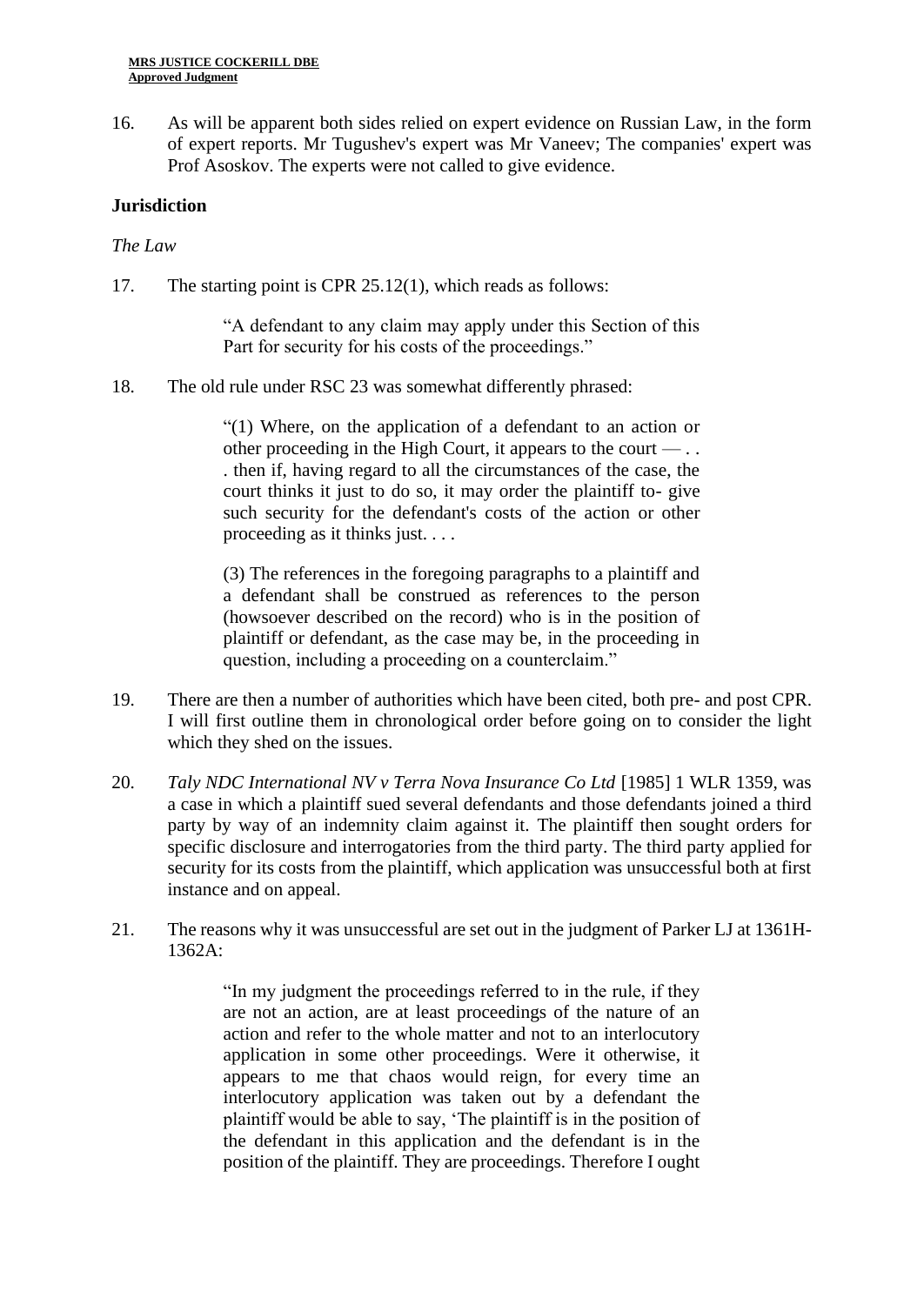to have security for the costs of this application.' One has only to examine that to see that it cannot have any foundation whatever."

- 22. Central to the submissions before me has been the next case: *C T Bowring & Co (Insurance) Ltd v Corsi & Partners Ltd* [1994] BCC 713. That is because it is the only authority which deals with the question of security for costs of an inquiry into damages, and is relied on in the Notes to the White Book; but it is (obviously) a case which predates CPR.
- 23. In that case the plaintiff issued a writ against the defendant claiming balances due in respect of insurance and reinsurance businesses. In support of those proceedings, he obtained a Mareva (freezing) injunction the day prior to issue. Roughly two months later, the injunction was discharged by consent, and the action was settled. Following the settlement the defendant sought an inquiry under the usual the cross-undertaking in damages, claiming £3.75 million. The inquiry was therefore the only issue left between the parties. The plaintiff sought security for his costs of the application for the inquiry. This was refused at first instance and the plaintiff appealed.
- 24. Dillon LJ considered the evolution of the jurisdiction to award security for costs. Reference to s. 726 of the Companies Act 1985 caused him to look back past its predecessor (s. 24 of the Joint Stock Companies Act of 1857) and to say at 716 F-H:

"Section 24 of the 1857 Act represented an innovation, and it and its successors represent even now the only established exception to the general rule of practice that a party who desires to litigate a claim shall not be prevented by the court from doing so, at any rate at first instance, on the grounds of his poverty and consequent inability to pay the costs of his adversary if his adversary were to be successful.

There was, even before 1857, a power which the courts exercised, under their inherent jurisdiction, in certain cases to order a plaintiff to give security for costs. But again there was a strongly established rule of practice that a person who is in the position of a defendant is to be at liberty to defend himself and is not to be called on to give security … I regard this as a rule of practice, and not a mere matter of discretion to be determined on the facts in each individual case … I regard this rule of practice as of the same class as the rule of practice under which any litigant, other than the Crown or a public authority as law enforcer, who obtains an interlocutory injunction is required to give a cross-undertaking in damages. That is not a matter for discretion in the individual case."

25. Dillon LJ went on to consider the question of whether the applicant in that case was in the position of a plaintiff at 719B-F:

> "Indeed the express exclusion from the definition of 'plaintiff' of the person who seeks relief by way of counterclaim as a defendant indicates to me that the 'relief' referred to in the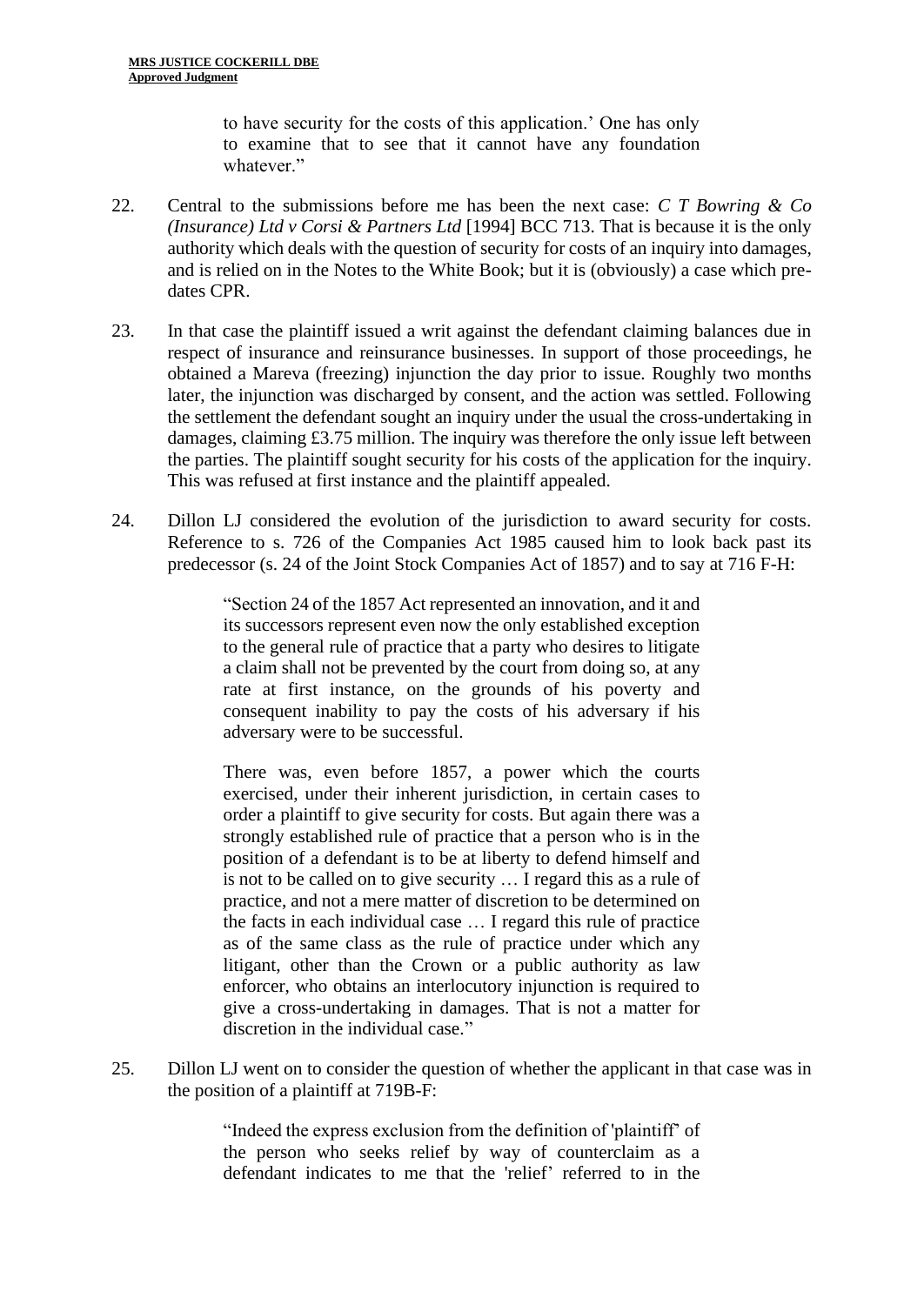definition of 'plaintiff' is the relief claimed by the originating process, and not mere interlocutory relief. To say that a defendant who counterclaims is not a plaintiff but a defendant who issues an interlocutory summons or motion in the plaintiff's action is a plaintiff makes no sense at all to my mind…. The natural meaning of the term 'plaintiff in a context of litigation is the plaintiff in the proceedings as a whole or original proceedings."

26. He then concluded at 721E-H:

"… the rule that a defendant cannot be ordered to give security when he has been brought before the court and is seeking to defend himself (as opposed to counterclaiming in respect of matters which go beyond his defence) would preclude a plaintiff from claiming security against a defendant, whether a foreign resident or an impoverished company, in respect of an application by that defendant to set aside or curtail a Mareva or other injunction obtained ex parte by the plaintiff. In my judgment, an application by the defendant for an inquiry as to damages under the cross-undertaking when the Mareva or other injunction has been discharged is likewise a mere matter of defence.

For this conclusion there are several reasons which are cumulative (or different aspects of the same point), viz: (1) the cross-undertaking is the price which the plaintiff has to pay for obtaining an injunction before the action can be finally tried and decided, (2) the damages under the cross-undertaking are not strictly damages but compensation to the defendant for loss suffered if it is subsequently established that the interlocutory injunction should not have been granted, and (3) there is no separate cause of action for the damages and it can only be enforced by application in the action in which the injunction was granted."

- 27. Millett LJ , having approved the *Taly v Terra Nova* dictum of Parker LJ, concluded at 727D-E that proceeding in Order 23 meant an original proceeding.
- 28. Considering whether the applicant was in the position of a plaintiff (a question arising out of the swap-over provision in Order 23) at 728D-729B he readily accepted that the Defendant, in seeking an inquiry, "*certainly has the appearance of a plaintiff. It claims that it has suffered loss for which the plaintiff is responsible and it seeks compensation for that loss*", and that the plaintiff, in defending the inquiry, "*certainly looks like a defendant*".
- 29. However, he went on to explain that it was necessary to look at the whole litigation between the parties; if one looked at the proceedings as a whole, those appearances were deceptive and the parties had "*never exchanged roles*":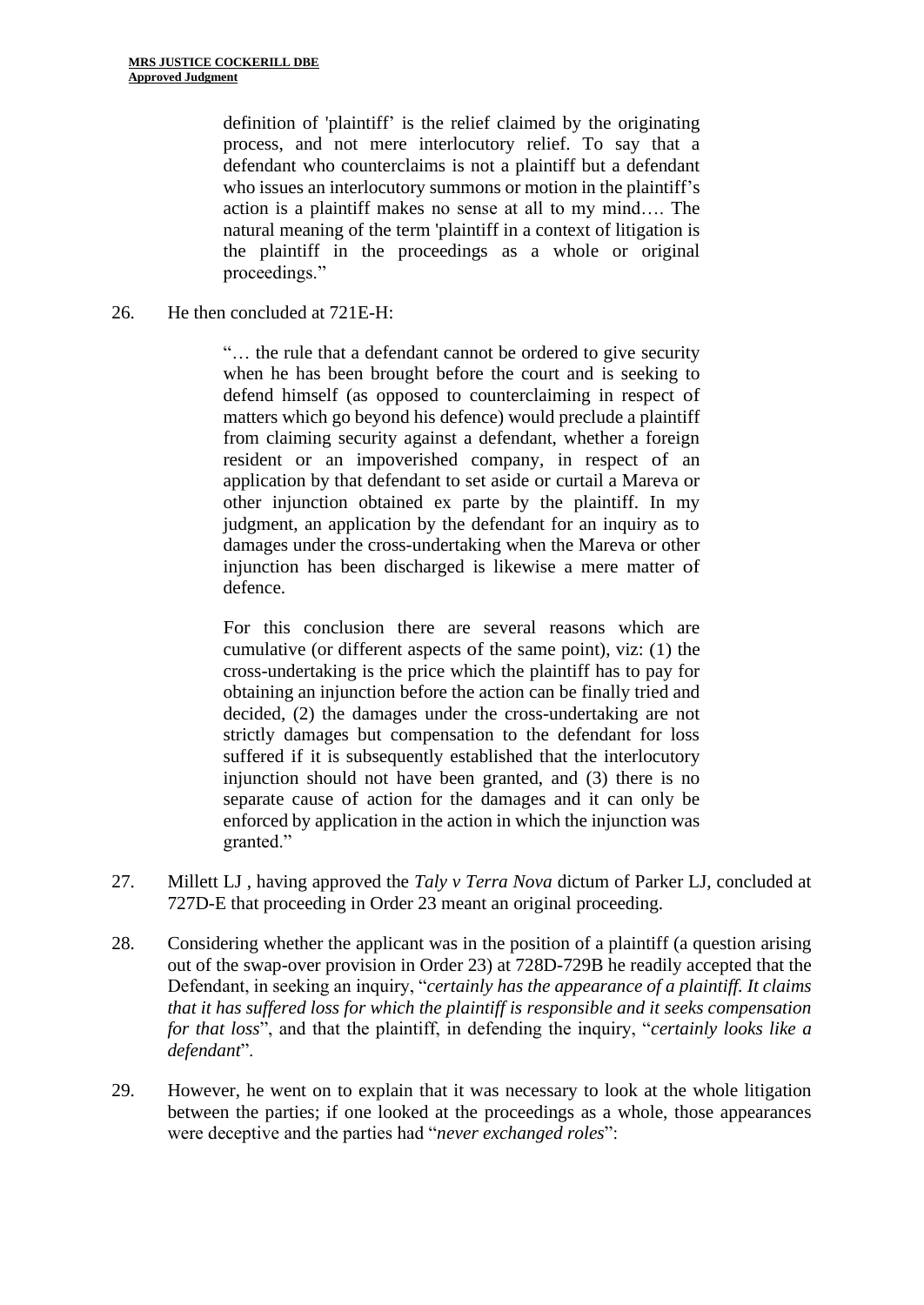"It was the plaintiff which chose to bring the proceedings and take the risk of failing to recover its costs even if successful. It was the plaintiff which chose to apply for interlocutory relief and to offer the court a cross-undertaking in damages as the price of obtaining such relief. It must have known that the injunction which it obtained might cause the defendant loss, that it might subsequently be established that the injunction should not have been granted, and that the defendant might seek to recover its loss by applying to enforce the cross-undertaking. It must have known that, if it chose to resist such an application, it might incur further irrecoverable costs. It did not qualify its crossundertaking by making its enforcement conditional on the defendant providing security for costs. Had it attempted to do so, its cross-undertaking would have been rejected and its application for an injunction refused. Having offered the court an unqualified cross-undertaking, it now seeks to protect itself against a situation which it must have been able to foresee. That it should succeed is not an attractive proposition.

As for the defendant, it has had no choice in the matter. It has done nothing beyond reacting to the steps which the plaintiff has taken against it. The plaintiff brought the proceedings; the defendant has been compelled to defend them. The plaintiff obtained an injunction against it which the defendant claims ought not to have been granted; the defendant has obtained its discharge. The defendant claims that the existence of the injunction caused it loss; it seeks to recover the loss. It seeks only to be restored, so far as compensation can achieve it, to the position it was in before the proceedings began. The defendant must counter-attack to recover ground lost by an earlier defeat, but it makes no territorial claim of its own; it cannot fairly be described as an aggressor.

Although the defendant is claiming monetary compensation for loss which it alleges it has sustained as a result of the injunction, it has no independent cause of action to recover such loss. It cannot bring separate proceedings, whether by writ or counterclaim in the existing proceedings. Its claim arises out of and is wholly dependent upon the plaintiff's cross-undertaking. Its only remedy is to enforce the cross-undertaking by applying under the liberty to apply in the proceedings in which the crossundertaking was given. Analogies tend to be imperfect, but the closest analogy which occurs to me is the enforcement by a successful defendant of an order for costs made in his favour. Security for the plaintiffs costs of resisting enforcement would not be ordered for other reasons, but I cannot think that such a defendant could properly be regarded as being in the position of a plaintiff."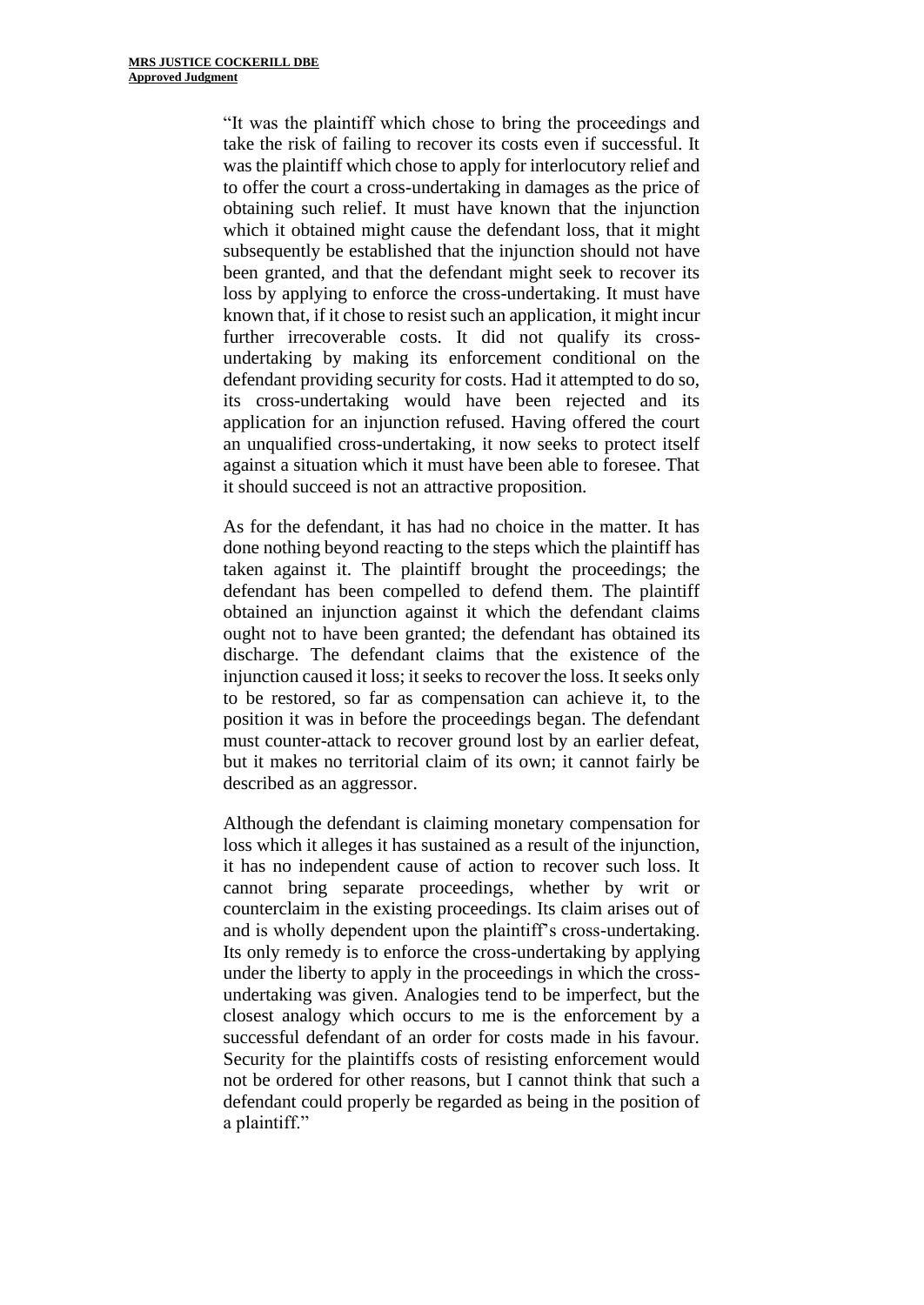- 30. This judgment gives rise to the relevant comment in the White Book Vol. 2, [15-34]: "*The court has no jurisdiction to require the applicant to provide security for the claimant's costs in relation to the determination as to whether the undertaking should be enforced and to the inquiry as to damages if ordered*." Mr Tugushev's submission is that this comment is incorrect.
- 31. The most recent leading case is *GFN SA and others v Bancredit Cayman Ltd (in official liquidation)* [2010] Bus LR 587. In *GFN*, creditors applied to the Grand Court of the Cayman Island to appeal against the rejection of their proofs of debt by the liquidators of the respondent bank. The Privy Council held that the creditors' appeals were in substance freestanding, originating applications which counted as an "*action, suit or other proceeding*" in respect of which security for costs could be ordered under Order 23(1) of the Grand Court Rules which used the same words as RSC Order 23(1), which in pre-CPR times covered applications for security for costs in the English High Court.
- 32. The following principles were posited by Mr Slade QC as being capable of being derived from *GFN* and were not in issue:
	- i) "*The Court has an inherent jurisdiction to order security for costs. That jurisdiction is essentially discretionary, but must be exercised not merely in a generally judicial manner but in a manner which accords with the settled practice of the court as circumscribed or extended by … legislation*": Lord Neuberger at [30].
	- ii) In deciding whether an application falls within the court's power to order security, the court must look at the substance of the application rather than its strict form: Lord Neuberger at [31].
	- iii) Applications made within the forensic framework of other proceedings or for which other proceedings are the procedural launch pad can be essentially freestanding and originating proceedings in substance, and can be the basis for an application for security for costs: Lord Neuberger at [32].
	- iv) An order for security for costs can be made against an applicant making an application which, although interlocutory in form, raises issues as to the rights of the parties which are in substance "*independent of the issues in dispute in the parent action*": per Lord Scott at [26].
	- v) On the other hand, an application which constitutes a mere formulation of the applicant's defence or goes no further than is reasonably necessary to resist a claim cannot be the basis for an application for security for costs: *GFN* per Lord Scott at [22], per Lord Neuberger at [31] – based on the settled practice Defendants cannot be forced to produce security for costs.
- 33. The next case is *Dalnyaya Step LLC* [2017] EWHC 756 (Ch), [2017] 1 WLR 4264. In that case the claimant made an application for recognition as a foreign liquidator under the Cross Border Insolvency Regulation ("CBIR") declaring him to be the official receiver and ordering liquidation; and also applied to question the company's managers under s 236 of the Companies Act. The managers applied to set aside the order and applied for security for costs of the hearing of the set aside application and s 236 application.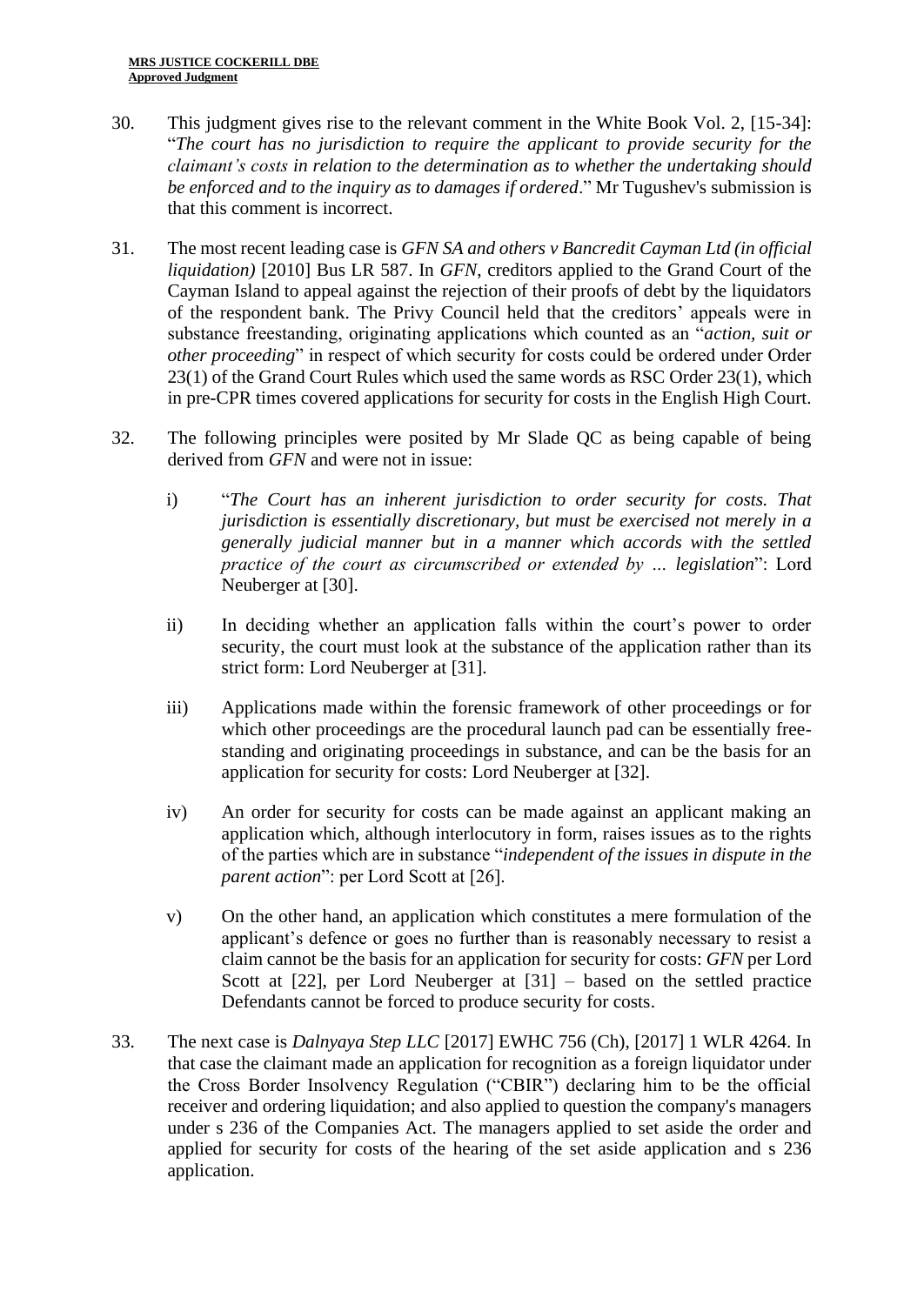- 34. The claimant's application was treated as, in substance, a "claim" within the meaning of CPR 25.12(1) because the CBIR conceived of such applications as putting in train legal proceedings giving rise to certain legal rights and obligations, as well as endowing the court with various functions, none of which made any sense unless the application for recognition was conceived of as a claim – see [64-65]. Rose J held that the managers' application was purely defensive and did not have an independent vitality.
- 35. This test of an application that has no independent vitality of its own, that is "*in substance a defensive measure*" or that forms part and parcel of the claim is also seen in *JSC VTB Bank v Skurikhin* [2018] EWHC 3072 (Comm). In that case the Claimant ("VTB") applied for security for its costs in respect of an application by a party for an order appointing receivers by way of equitable execution.
- 36. That was therefore a case where the main issues between the parties had already been determined in that the case was in the enforcement stage [18]. Andrew Henshaw QC (sitting as a High Court Judge) held that an application to discharge a receivership order was in substance a defensive measure [54].

## *Discussion*

- 37. I consider the answer on this point is clear. Mr Tugushev is not entitled to security for costs. Even if it may not quite be technically right to say that the court lacks jurisdiction to grant security for costs in this case, the position is one which is akin to such a lack of jurisdiction. There is a clear line of authority setting out the limited circumstances in which the court will exercise its discretion. It continues pre and post CPR. To award security for costs in a case such as this would be to run counter to this long held and recognised rule of practice.
- 38. The obvious starting point is the decision in *Bowring.* On its face that case contains clear reasons (given by a strong Court of Appeal) for concluding that in general the received wisdom and right conclusion would be that a person making a claim under a cross undertaking is not thereby transformed into a claimant or plaintiff in his own right – because the application under the undertaking is all part of the working out of original claim for injunction.
- 39. I do not accept the submission that the analysis in *Bowring* was based heavily on the specific wording of the Companies Act provision, or of RSC O23; the attention given to those points is limited and is simply a product of the arguments addressed in that case.
- 40. *Bowring* however provides a number of important points which remain significant as one goes through the cases. The first is that (at least pre CPR) the rules form part of a continuum whereby the ambit of the permissible exercise of the discretion is from time to time codified. I have cited Dillon LJ on this point above. To similar effect is Millett LJ at 726A: "*The order represents a codification of the case law dealing with the power of the court to order security for costs which had formed the model for the statutory power conferred by the various Companies Acts*."
- 41. The second is that the Court regards the limits as jurisdictional even where they are based on rules of practice and will not exercise its jurisdiction outside ambit of these rules. As Dillon LJ said: "*I regard this rule of practice as of the same class as the rule*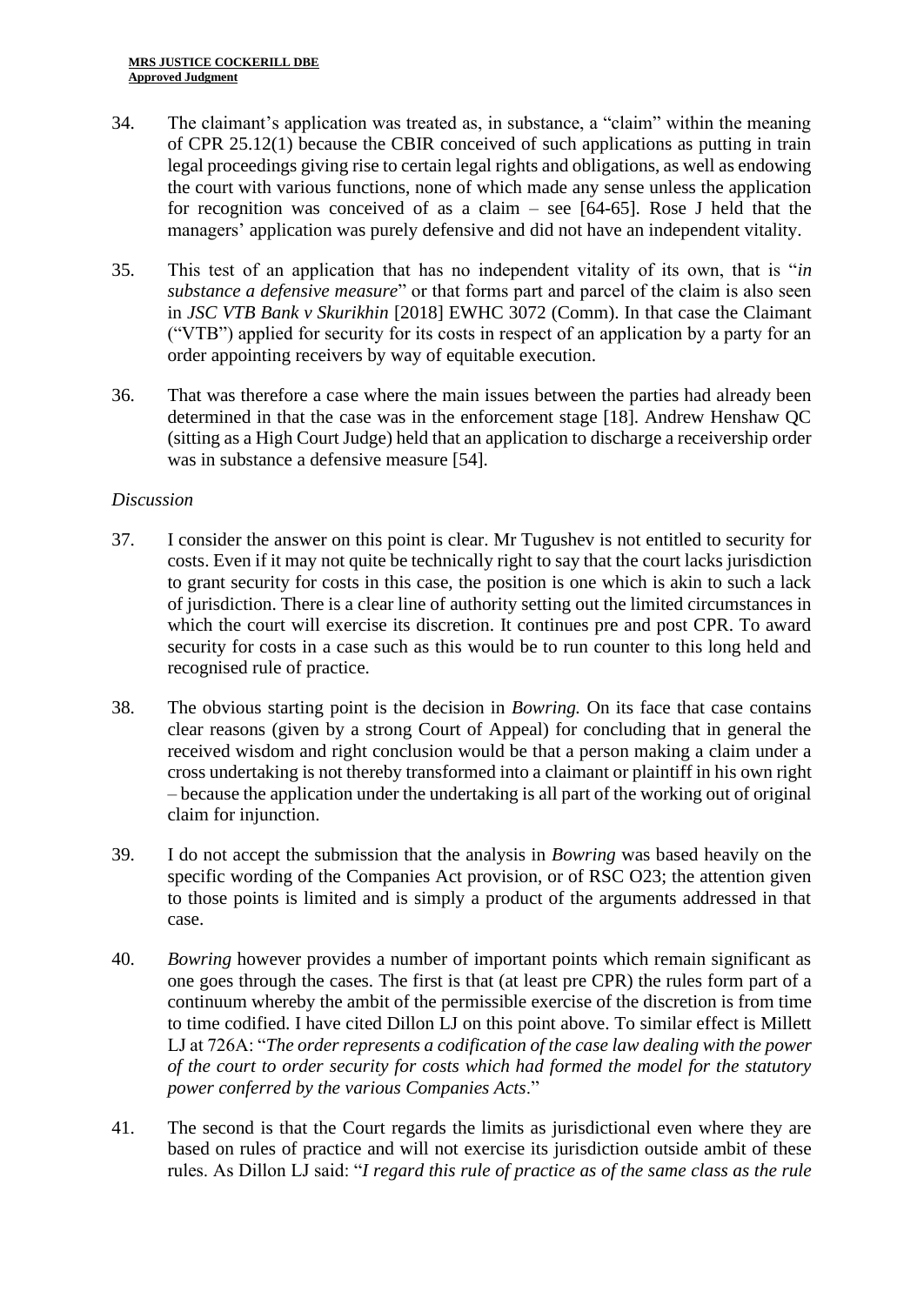*of practice under which any litigant, other than the Crown or a public authority as law enforcer, who obtains an interlocutory injunction is required to give a crossundertaking in damages. That is not a matter for discretion in the individual case*."

- 42. The third is that the Court will not exercise its discretion in cases which are interlocutory or where the applicant is not in substance Defendant.
- 43. Further the case sets out very clearly the policy consideration which underpins this approach. See Lord Millett at 724H:

"The purpose of the jurisdiction to order security for costs is to prevent the injustice which would result if a plaintiff who was in effect immune from orders for costs were free to litigate at the defendant's expense even if unsuccessful. Such an order can be made only against a plaintiff; it cannot be made against a defendant. That is because a plaintiff institutes proceedings voluntarily. If he chooses to bring proceedings against an insolvent company with limited liability, he does so with his eyes open; he takes the risk that he may not recover his costs even if successful, but it is his own decision to take that risk. The defendant, however, has no choice in the matter. He is compelled to litigate or submit to the plaintiffs demands. He must be allowed to defend himself without being subjected to the embarrassment of having to provide security for the plaintiffs costs."

- 44. The obvious point which formed part of the attack on *Bowring* was that that case preceded CPR and that the rule under CPR is differently worded. I will come back to the submission as it was advanced below, but note here that no reason has been given as to why that change of wording (largely the change from "action" to "claim") should have any change of effect. Given the continuum and consistent policy rationale it would be surprising if there were such a change without that being clearly signalled or explained.
- 45. It is perhaps worth noting that a rather similar argument was at the heart of the Court of Appeal's decision to trace the continuum in *Bowring* itself; Mr Gee for the applicant had made a spirited attempt to argue that s. 225 of the 1925 Judicature Act had somehow transformed the meaning of the word "plaintiff". That attempt was roundly rejected by the Court of Appeal in that case.
- 46. The line discerned in *Bowring* also seems to me to be broadly consistent with the more recent cases (I shall consider *GFN* – by reference to which Mr Slade attempted to distinguish *Bowring –* separately below). These bear out this distinction in *Bowring* – overall the key question remains: is the person in the position of a plaintiff? That is a question which was not relevant only because of the wording of O23, but because of the underlying policy rationale which led to that particular wording, and which has not changed. It was notable that these authorities were not grappled with by Mr Slade in his main submissions (though touched on in reply).
- 47. I start with *Dalnyaya*. That case raised squarely the question of what is a claim or a proceeding (see the subheading at 4275H). In considering that question Rose J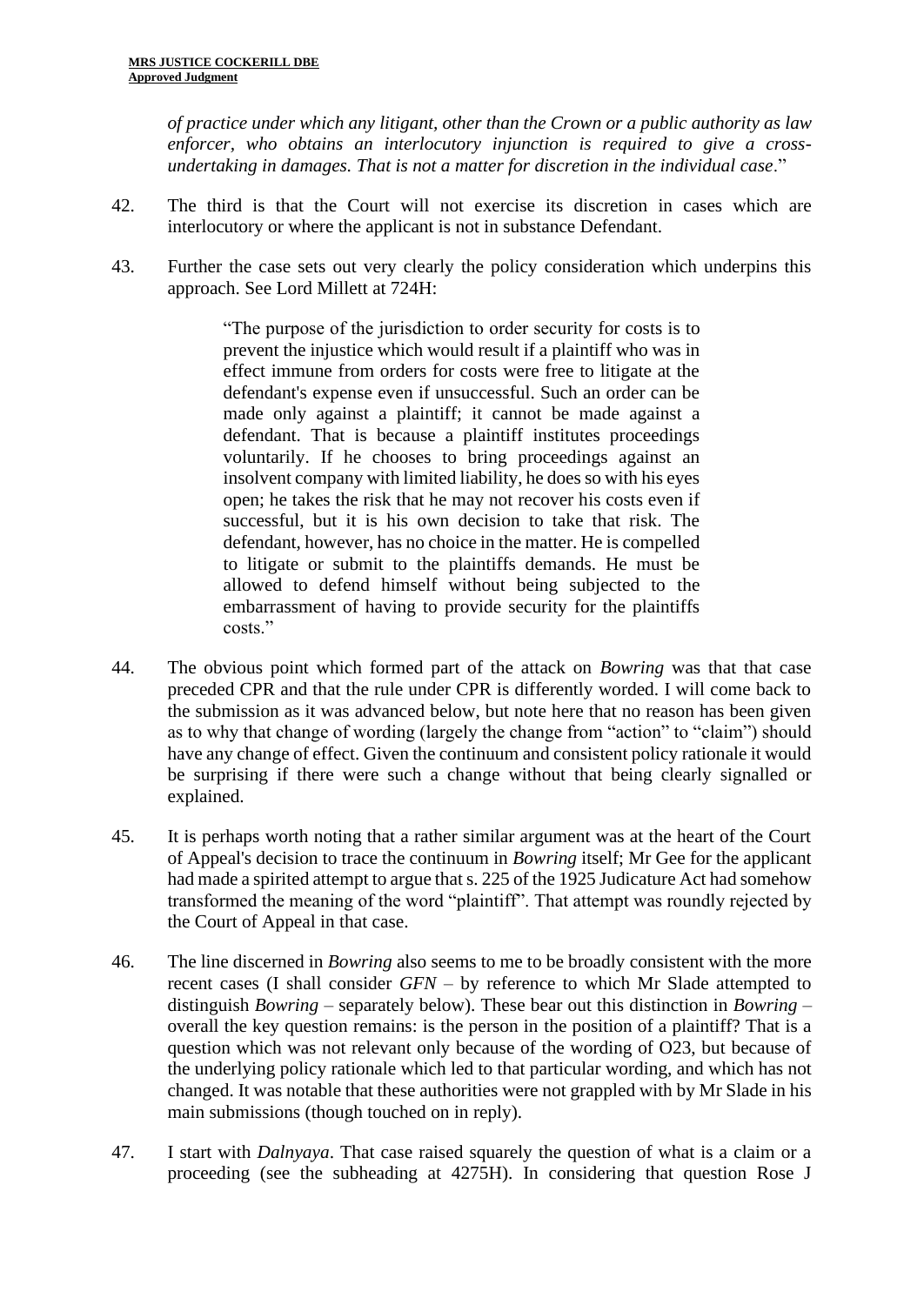considered *GFN*, *Taly* and *Bowring*. There was no suggestion that any of these authorities were inapplicable to a question in relation to the wording of CPR. She also considered *Autoweld Systems Ltd v Kito Enterprises llc* [2010] EWCA Civ 1469, a case which concerned the issue which frequently arises as to whether the court should grant security for costs to a defendant who has brought a counterclaim against the claimant. Referencing (and emphasising) the same policy rationale noted in *Bowring* she proceeded, via the judgment of Bingham LJ in *Hutchison Telephone (UK) Ltd v Ultimate Response Ltd* [1993] BCLC 307, to posit the "independent vitality" test as a contrast to something which is "simply defensive to the claim".

- 48. Both lines of authority were therefore seen as partaking of the same rationale, and requiring reference to a similar test – the discernment of that which is not simply defensive by reference to the overall context and substance.
- 49. At paragraph 76 she held as follows:

"in my judgment, the application to set aside the recognition order is part and parcel of the proceeding or claim that was commenced by Mr Nogotkov when he applied for the recognition order. The set aside application cannot be regarded as free-standing, entirely separate from the order which it seeks to challenge. Whether or not the Hermitage parties were defendants to Mr Nogotkov's claim or proceeding at the moment it was initiated, they have certainly become defendants now that they challenge the making of the recognition order. They should not be deprived of the status of defendants for the purposes of the security for costs jurisdiction by the fact that Mr Nogotkov failed to mention what he knew about the troubled history of DSL at the ex parte hearing before the registrar."

- 50. As Mr Pymont QC noted, that is a determination which has an obvious resonance in this case of proceedings which follow on from an injunction which has been set aside not just for lack of risk of dissipation, but also lack of full and frank disclosure.
- 51. Turning then to *Skurikhin*, the judge considered the law on whether VTB was a defendant to a claim for CPR 25.12 purposes from [38] of the judgment. Like Rose J, he cited *Taly*, *Bowring*, *GFN*, *Hutchison* and *Autoweld* – as well as *Dalnyaya* itself. Like Rose J he did not suggest that the pre CPR authorities were one whit affected by the change in wording of the rule. As I have done, he noted a parallel between the application he faced and the passage at [76] of Rose J's judgment.
- 52. The question which the judge posed to himself in order to answer the question was: is VTB in substance a defendant to a claim? [54]. He concluded at [54(iv)]:

"Berenger's application has no independent vitality of its own, and is simply part and parcel of the claim or proceeding commenced by VTB in the form of the main action and/or the Receivership Application, in the same way as the set-aside application in Dalnyaya was part and parcel of the recognition application proceedings."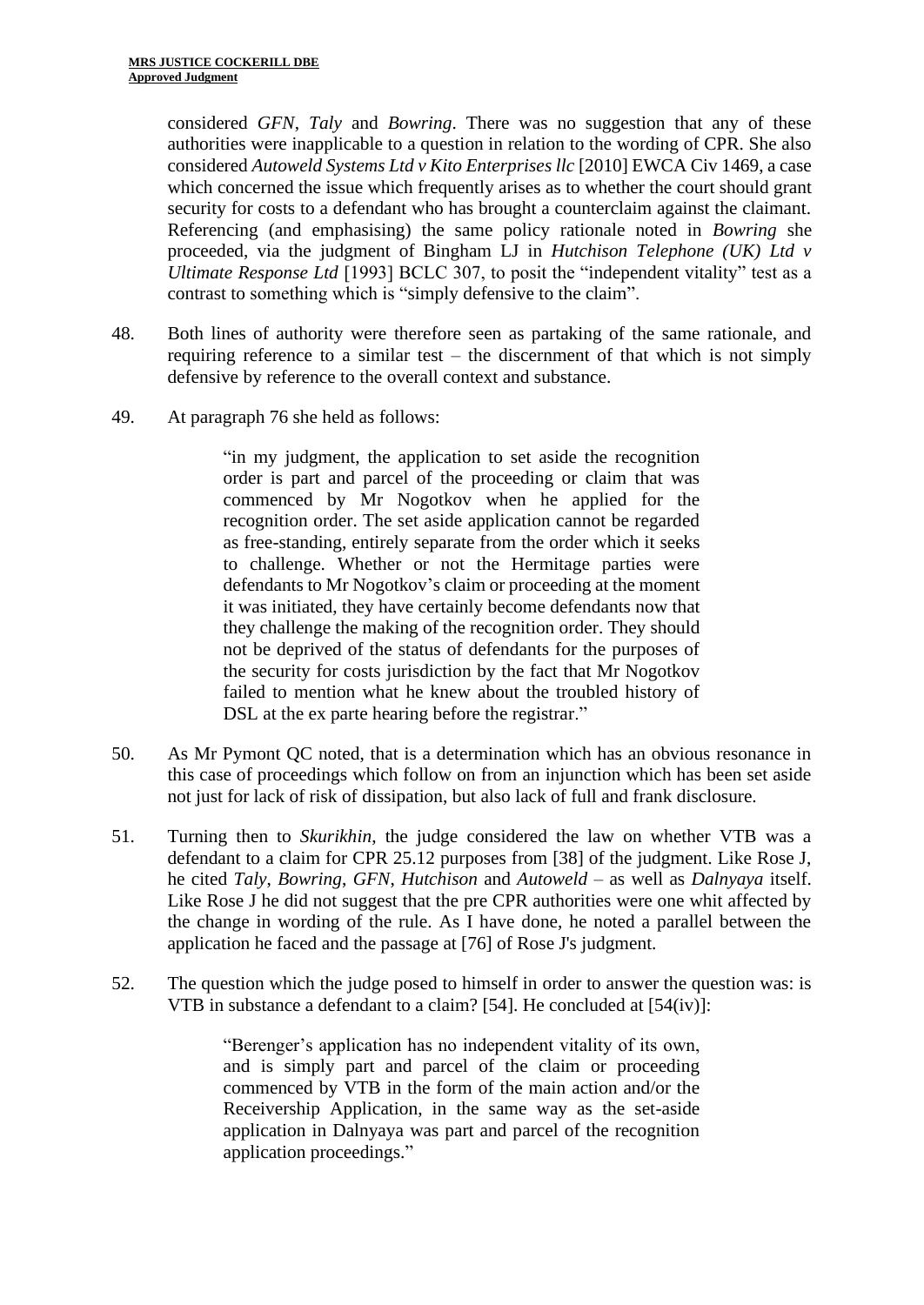- 53. One point of particular interest in this case is that Berenger had only been joined after all substantive issues had been resolved – they were respondents to enforcement, not defendants. Therefore they were in a rather similar position to the Companies in this case, in not being defendants to the substantive claim. One might well say their position was weaker in that the substantive claim had been entirely determined by the time they joined the proceedings.
- 54. Thus far therefore the authorities speak with one voice. They suggest strongly that Mr Tugushev's application must fail.
- 55. Mr Tugushev says that *Bowring* is distinguishable on three main grounds.
- 56. The first is that in that case the court was considering the wording of RSC Order 23(1). He says that the Court attached importance to the reference in RSC Order 23(1) to "*action or other proceedings*", and it considered those "*other proceedings*" to be originating in nature (at pp.713B-D, 724C-F, 725F, 727A-B, 730H-731A). It drew a firm distinction between an interlocutory application and an originating application (at pp.727D-E, 730H). He submits that the wording in CPR 25.12(1) is significantly different and does not suggest the necessity for any originating process. Mr Slade also points out that CPR 3.1(3) contains a specific provision that where a court makes an order, it may make it subject to conditions, including payment into court. This power is not tied to any originating process and he contends is suggestive that a similar approach is now applicable under CPR 25.
- 57. I am not attracted by this argument. As I have noted, the cases indicate a consistent approach, and no basis has been advanced for suggesting that a change was intended – or why a change should have been intended. The change from "action" to "claim" in the rules is one of drafting style, not substance.
- 58. Further this argument would seem to ignore the important substance/form distinction apparent in the later authorities – and the interpretation of *Bowring* in those cases. So Lord Scott observed at [20] of *GFN*, when the Court of Appeal in *Bowring* noted that security for costs could only be ordered in respect of an originating process, that "*should be taken to be referring to the substance of the application in question rather than to its strict form*". This is made clear by reason of the fact that they plainly regarded it as possible for the Court to award security for costs for a counterclaim, notwithstanding that it was not in form an originating process.
- 59. Further the reasoning of Millett LJ in the passage I have quoted above still holds good (and it is notable that Mr Slade also did not try to grapple with this in any detail). That key passage in Millett LJ's judgment placed no reliance at all on the wording of O23 of the RSC; it is about logic and substance – and the fundamental underlying policy rationale. It would follow that, as Millett LJ said there, an inquiry under a cross undertaking is not, in substance, a claim – it is a reaction to an injunction.
- 60. In dealing with Mr Tugushev's second ground of distinction I will deal in more detail with *GFN*. Before doing so I pause to note Mr Tugushev's first submission also sits rather ill with Mr Tugushev's reliance on *GFN*, which was itself not a case on CPR wording but rather a case concerning the Cayman Grand Court Rule 23(1), the terms of which were in the substantially the same form as the old RSC O23(1). So logically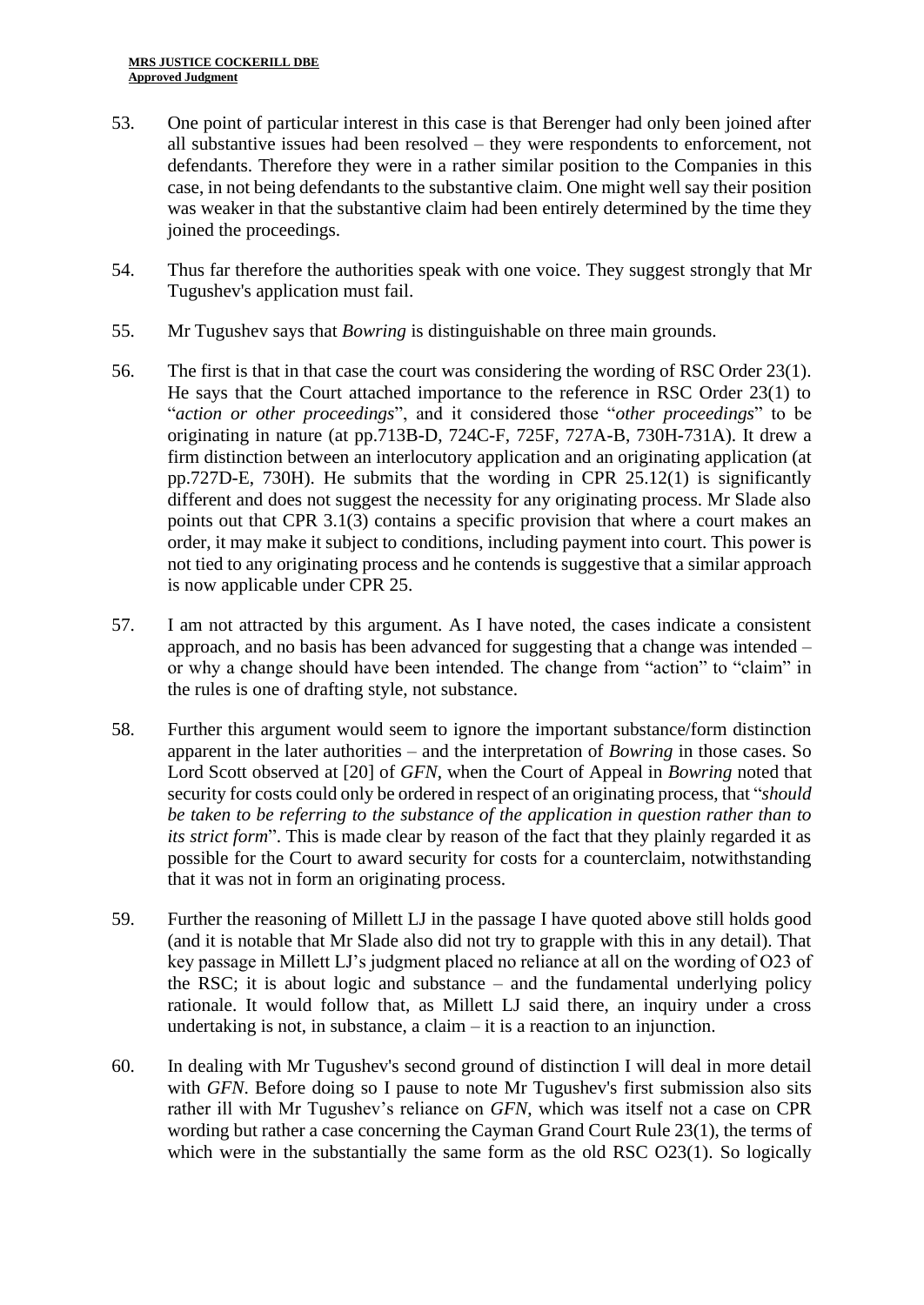unless the Court in *GFN* was intending to overrule *Bowring* that decision (on an inquiry into damages based on the same rule) should be unaffected.

- 61. As for *GFN* it is certainly true that in that case the result was that it was determined that there was jurisdiction to make an order for security.
- 62. However the case is still, in my assessment, very much within the continuum I have noted above. Lord Scott at [14] noted the basis of the jurisdiction in the Court's inherent jurisdiction. He cited both *Taly* and *Bowring*. He noted at [22]:

"it is the substance of the "proceedings" rather than their form that is important. It is accepted that a counterclaim will qualify albeit that it is made in an existing action. If a defendant in proceedings commenced by originating summons were to make, by ordinary summons, a claim for relief that constituted, in effect, a counterclaim, and that was not, to borrow Dillon LJ's words in the C T Bowring case [1994] 2 Lloyd s Rep 567, 570, a mere formulation of its defence, I would regard as mere pedantry the proposition that a security for costs application could not be entertained because the ordinary summons was not a form of originating process."

- 63. The outcome of the decision is very firmly rooted in its facts, which relate to the nature of proceedings in a liquidation. The effect of that process is that the whole liquidation is before the court and anyone can apply within the liquidation even if there is a separate substantive dispute.
- 64. Critically in *GFN* it was conceded that the applications were in substance originating proceedings, As Lord Scott said at [27]: "*The applications are unquestionably in form interlocutory and not originating. But they are, equally unquestionably, as Mr Lowe very candidly accepted, in substance originating applications*." Similarly at [32] Lord Neuberger (with whom the remainder of the Court agreed) noted:

"The winding up proceedings merely provided the forensic framework in which the applications were made, or the procedural launch pad from which the applications were issued. Indeed, in his engaging submissions, Mr Lowe QC realistically accepted that the applications were in substance originating proceedings. This concession must be right given that these applications would admittedly be originating proceedings if this was a voluntary or creditors' winding up and all the facts were otherwise identical."

65. This brings me to Mr Tugushev's second proposed distinction. He says the emphasis in *Bowring* on "*originating process*" is hard to reconcile with the Privy Council's decision in *GFN* and that Lord Scott in *GFN* refused (obiter) to confirm the correctness of *Bowring* [26]. The other Judges did not disagree with him, but preferred to leave the question open [34]. Mr Slade submitted that this showed that the Privy Council were not enthusiastic about that decision.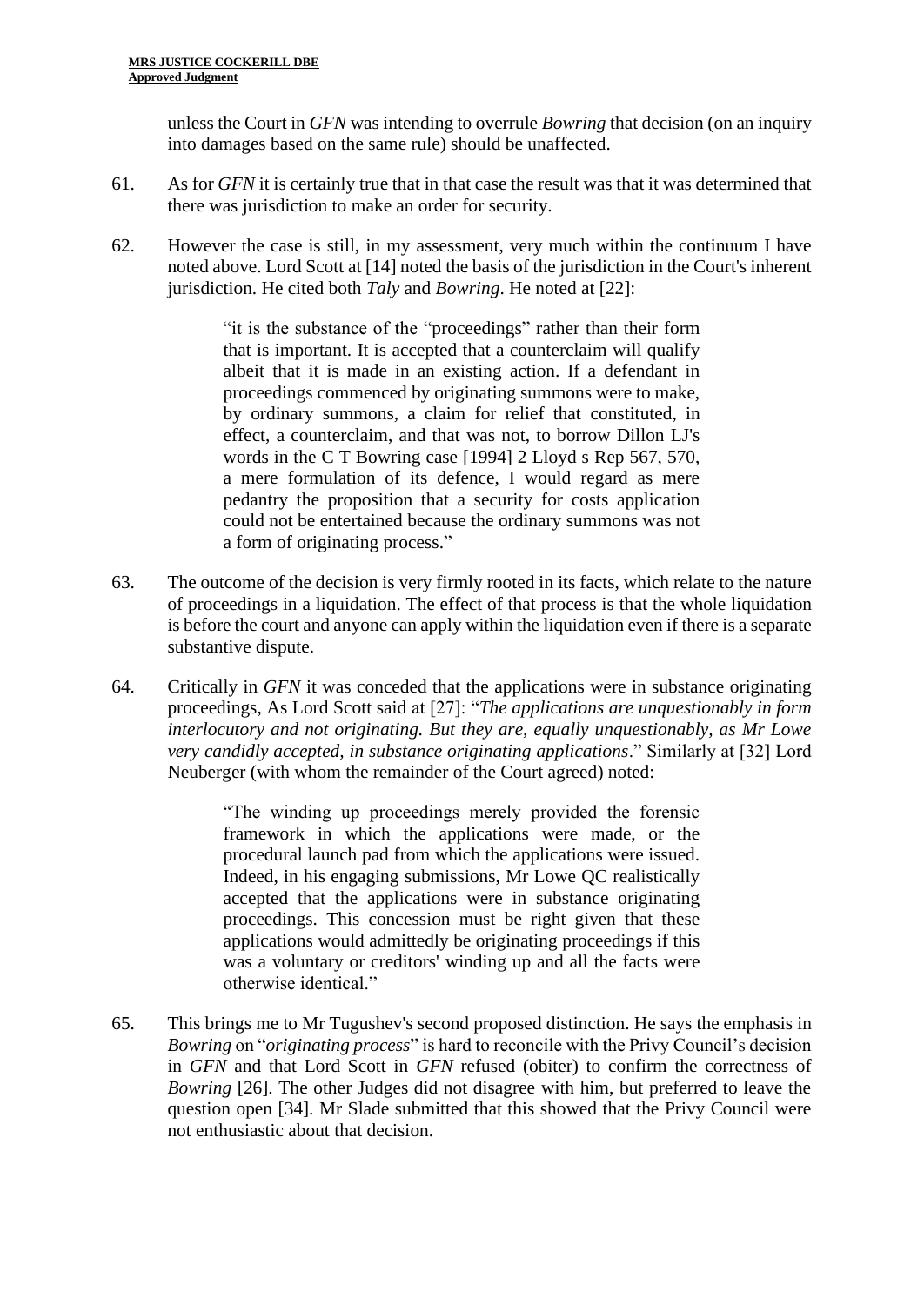- 66. The first response to this is that for the reasons I have given on the facts there is no difficulty at all with reconciling the decision in *GFN* with *Bowring*. Further that case actually shows clearly that the exercise which is being performed is exactly the same as that indicated in the continuum of cases. There is nothing to suggest that the court intended to abandon its settled practice. Indeed one might say that Lord Scott was at pains to explain why his stress on the substance rather than form of the position was consistent with the decision in *Bowring* (see the passages at [20] and [27] to which I have referred above).
- 67. Against that background there is really nothing to be taken from the fact that Lord Scott stated that he must not be taken as "*necessarily agreeing*" with the conclusion reached in *Bowring* (see [26]). He certainly did not say that he thought the decision in *Bowring* was wrong. More to the point, the other four members of the Judicial Committee expressly refused to comment on the subject at all (see [34]):

"I would prefer to leave entirely open questions such as whether and if so when it is possible or appropriate to order security for costs against a defendant who brings a counterclaim or defends by way of set-off, whether and if so when security can be ordered in the context of a committal application, or in connection with an application to set aside a compromise of an action, and whether the decision of the Court of Appeal in C T Bowring & Co (Insurance) Ltd v Corsi Partners Ltd [1994] 2 Lloyd's Rep 567 was correct. We did not hear much, if any, argument on any of those issues and it is unnecessary to resolve them for the purpose of determining this appeal. That is not meant to imply that I positively disagree with anything Lord Scott says on those issues in his admirable opinion: it is merely that I prefer to leave them for determination when they have been subject to fuller argument."

- 68. I am therefore not persuaded that this point takes the matter any further. There is nothing which grapples with, still less qualifies, the reasoning in *Bowring.* If a different result to *Bowring* is to be reached, there must be some logical basis for that to happen. This argument does not provide it, and nor, as I have noted, does the first argument.
- 69. The third and last main ground of distinction offered is that the *Bowring* decision does not apply to the inquiry in this case because the inquiry in *Bowring* was pursued by the Defendant to the action while, in this case, it is pursued by companies which are, in practical terms, wholly owned by the Defendant to the action but who are not actually parties to the action.
- 70. The way Mr Tugushev puts it is that "*The Companies are not defendants to the main proceedings. They are not parties at all. In this case, the Companies are bringing their whole claim in the inquiry. The Companies will have no more rights to be resolved in the Main Proceedings*". He submits that unlike in *Bowring* the Court need not begin to consider whether the parties have "*exchanged roles*". It need only decide that Mr Tugushev, who is Claimant in the main proceedings, is effectively a "*defendant*" to the Inquiry.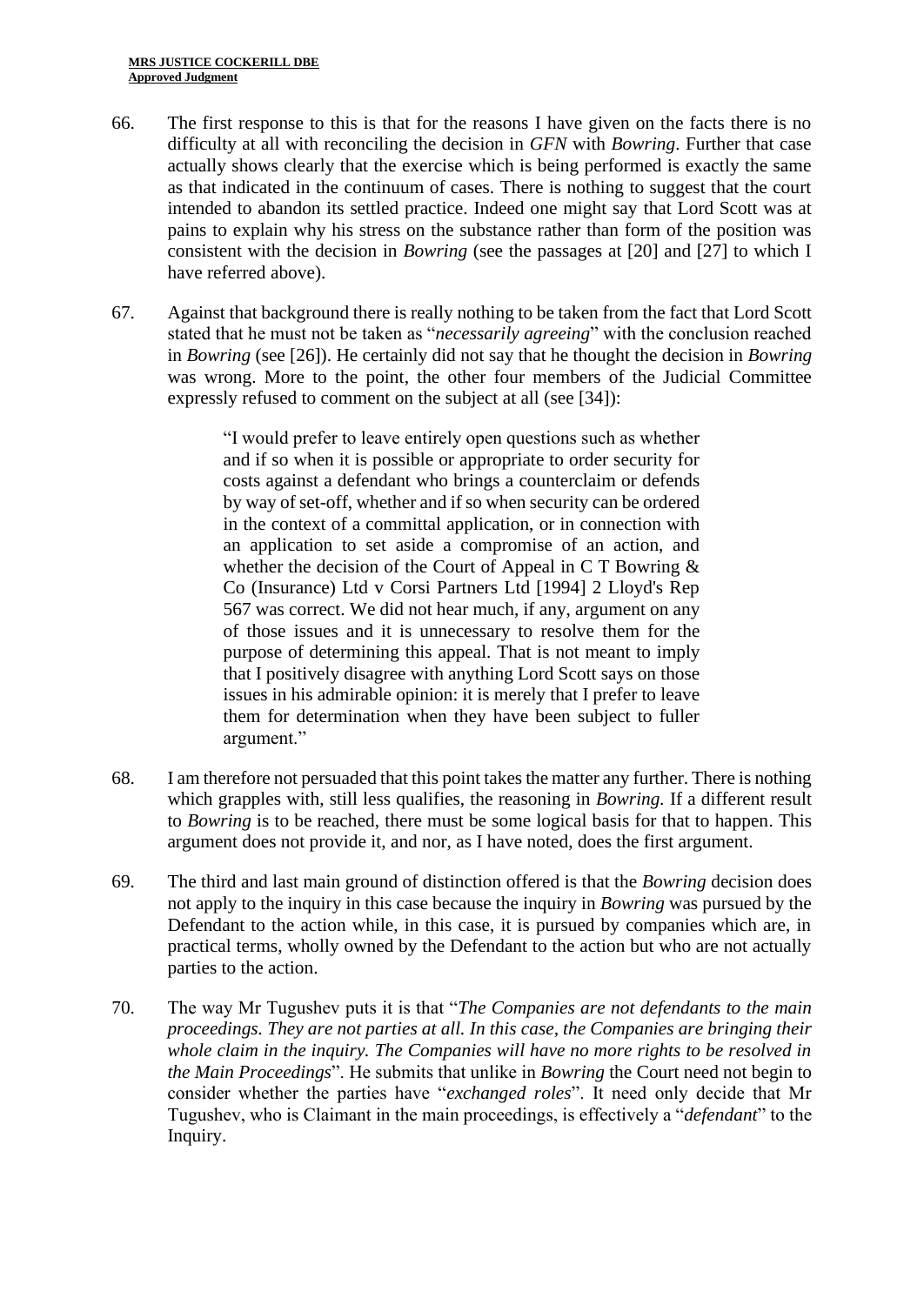- 71. This ground offers slightly more pause for thought, but I am not persuaded by it. Plainly this argument could not avail Mr Tugushev *vis a vis* Mr Orlov. Why then is the position different as regards the Companies, which were the obvious likely "collateral damage" resulting from this freezing order?
- 72. If one goes through Millett LJ's reasoning line by line it still resonates strongly against these facts. Reading through that passage and substituting these third parties for the defendant, each of these points remains good.
- 73. There is therefore nothing in *GFN* which assists Mr Tugushev's submissions.
- 74. The other related point made at least partly by reference to *GFN* was that as in *GFN*, the issues for the Court to determine in respect of the inquiry are independent of the issues for the Court to consider in the main proceedings. Mr Tugushev submits that the Court is asked to determine two issues in respect of the inquiry: (i) whether the WFO actually caused the losses alleged by the Companies; and (ii) whether the Companies should be compensated for those losses. Neither of those issues arises for the Court's consideration in the main proceedings.
- 75. But that is simply not a valid point. It will be rare indeed for the issues arising in an inquiry under a freezing injunction to be the same as those arising in the main claim. This point would have been a good one in *Bowring* if it were a good point at all. Further it is effectively an attempt to "sidestep" the holistic assessment of whether the party is in substance a defendant mandated by the authorities. It evades the "*part and parcel*" approach adopted by the most recent authorities.
- 76. The same point arises as to the submission that in the inquiry, the Court will not be making an interim determination. That was the case in *Bowring*. That would be the case if the inquiry were brought by Mr Orlov. There seems no good reasons why this should make a difference.
- 77. Mr Tugushev also says that in contrast with *Dalnyaya* and *Skurikhin*, the inquiry in these proceedings is not a purely defensive measure. The Companies ask the Court to determine the effect of the WFO on each of them and that is therefore an independent claim. Again, this will always be the case in a freezing order inquiry. These points simply lead to a submission that *Bowring* is not good law, which is not a conclusion open to me. Nor is it one I would be minded to reach if it were open to me, in the face of its authority and the careful and compelling reasoning.
- 78. There is also a considerable artificiality in saying that a different result should pertain for the Companies as opposed to Mr Orlov given his economic interest in those companies and given Rose J's approach in *Dalnyaya* where Rose J relied on the fact that it was foreseeable that the order would negatively affect the applicants' interests to hold that they were in substance defendants to the recognition procedure.
- 79. These same issues, and answers, apply to the submission made by Mr Slade that Gee on *Injunctions* does not take enough account of *GFN*, at [11.058] where Gee opines that "*the claimant's costs of defending the inquiry are not covered by CPR 25.12 – they are not the defendant's* '*costs of the proceedings*'" and at [11.059] where Gee expresses the view that the "*inquiry is merely part of the process of working out the consequences of the order obtained by the claimant, a process which was voluntarily agreed to by the*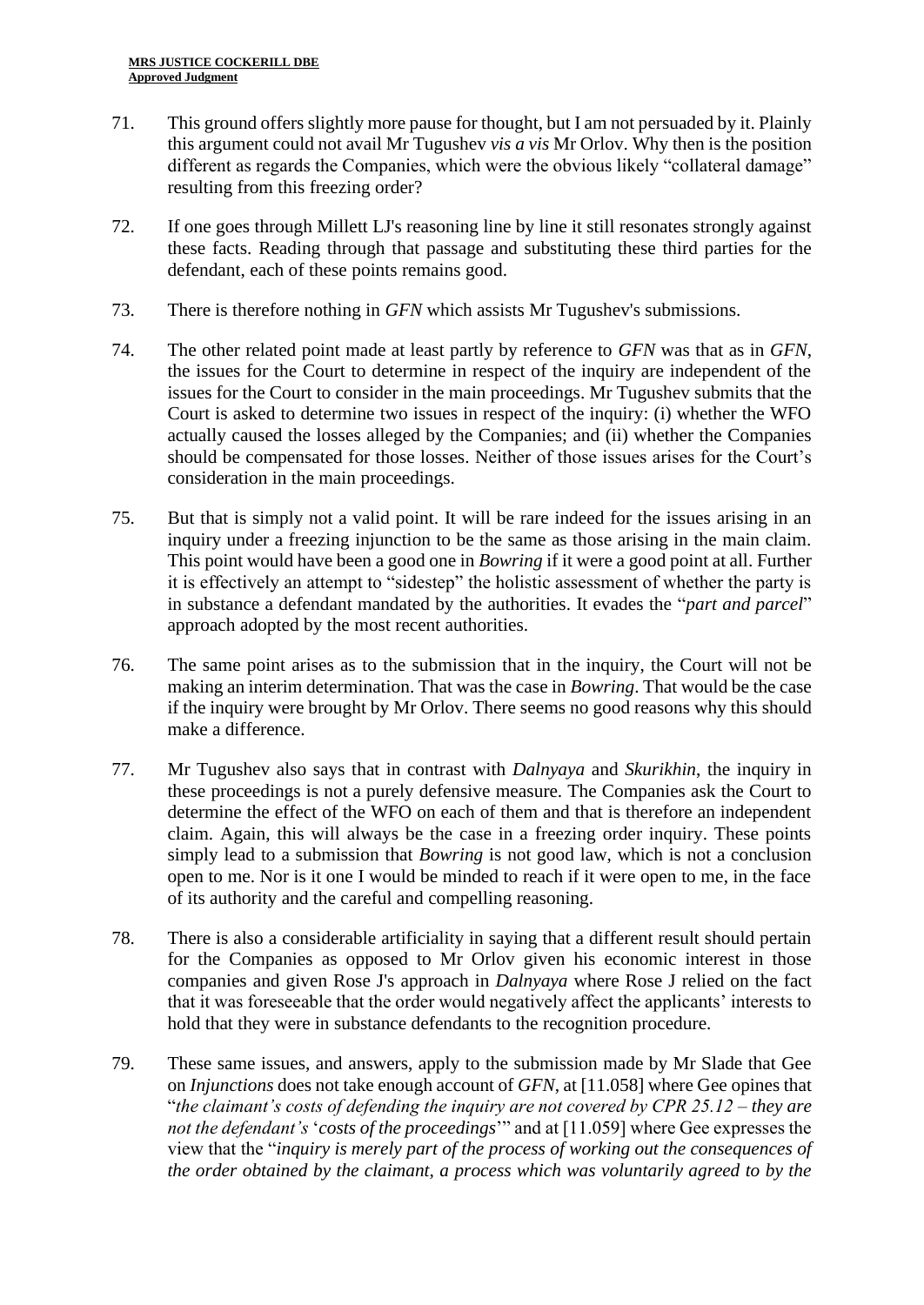*claimant when he furnished his undertaking*". His criticisms were both based on this "free-standing" analysis, as well as the point as to the wording of the rules.

- 80. Two final points were made for Mr Tugushev:
	- i) The first was that given CPR 44 and the general rule under CPR 44(2)(a) that the unsuccessful party will be ordered to pay the costs of the successful party it would be a strange anomaly if the Court had no jurisdiction to protect Mr Tugushev's position with an order for security for costs. This, however, is a massive conflation of two separate things. The right to costs is a contingent (but unsecured) right in every case, but security for costs is only available in a few cases.
	- ii) The second is that CPR 25(1) applies to inquiries and, the Court can, in principle, grant a freezing injunction in support of an application to enforce an undertaking in damages. He submits that if the Companies are entitled to remedies that are available to claimants, it is similarly right that Mr Tugushev be entitled to the remedies (including security for his costs) that are available to defendants to proceedings. This is again a bad conflation of two very different tools. Security for costs is there for defendants; freezing orders for all parties (where the conditions are met). Freezing orders do not provide security.
- 81. The relevant portion of the White Book does not require correction. It follows that this application for security for costs fails.

### **The discretion and obstacles to enforcement**

82. I will however consider the question as to whether if there were jurisdiction I would have considered that the discretion was engaged.

### *The Law*

83. The circumstances in which security may be granted are prescribed by CPR r 25.13, which relevantly provides:

> "(1) The court may make an order for security for costs under rule 25.12 if -

> (a) it is satisfied, having regard to all the circumstances of the case, that it is just to make such an order; and

- (b) one or more of the conditions in paragraph (2) applies …
- (2) The conditions are -
- (a) the claimant is -

(i) resident out of the jurisdiction; but

(ii) not resident in a Brussels Contracting State, a State bound by the Lugano Convention, a State bound by the 2005 Hague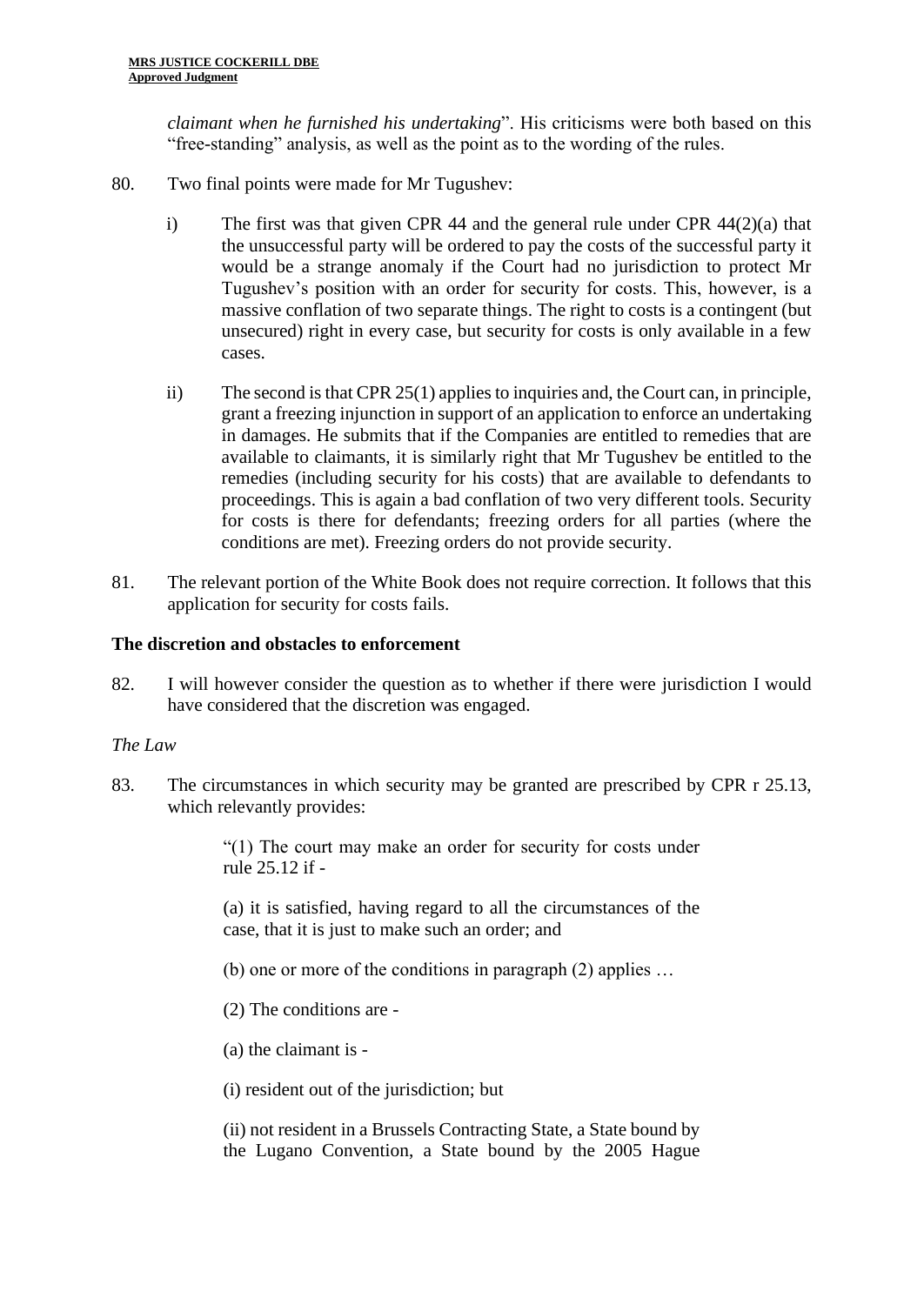Convention or a Regulation State, as defined in section 1(3) of the Civil Jurisdiction and Judgments Act 1982…"

- 84. The jurisdictional basis here is the condition in CPR r.25.13(2)(a)(i): that the Russian Companies are resident out of the jurisdiction and not resident any State to which subparagraph (2)(a)(ii) applies. It is not disputed that this jurisdictional threshold is met.
- 85. However, that is not of itself sufficient for an order for security. An applicant must show that it is just in "*all the circumstances of the case*" to make an order.
- 86. CPR r.25.13(2)(a) raises discretionary considerations that are specific to that ground, which require that there is some risk to enforceability of an adverse costs order: see *Nasser v United Bank of Kuwait* [2001] EWCA Civ 556; [2002] 1 WLR 1868 at [58- 65]. It follows from this that the essential question is whether "*there would be substantial obstacles to, or a substantial extra burden (such as costs or delay) in, enforcing an English judgment, significantly greater than there would be as regards a party resident in England or in a Brussels or Lugano state*".
- 87. In this respect it is important to note that the test is not one of likelihood; it only need be shown that there is a "*real risk of substantial obstacles to enforcement*". *Bestfort Developments LLP v Ras Al Khaimah Investment Authority* [2016] EWCA Civ 1099, [2016] 2 CLC 714 at [73, 77, 79, 86]:

"[73] …, I do not accept that there is any need for the evidence to demonstrate 'very cogent evidence of substantial difficulty in enforcing a judgment' either in the non- Convention state where a claimant is resident, or where his assets are located. …

[74] I quite accept that, as Mance LJ stated in Nasser at paragraph 61, if the court is to exercise its discretion to order security it should be 'on objectively justified grounds relating to obstacles to or the burden of enforcement',… I also accept (see Nasser at paragraph 63) that, for the discretion to be exercised 'there must be a proper basis for considering that such obstacles may exist or that enforcement may be encumbered by some extra burden'. In most cases, no doubt, such difficulties will satisfy the description of 'substantial'.

[76] …where Mance LJ expressly states what must be shown by way of evidence if the discretion is to be exercised, he formulates the test as follows: 'there must be a proper basis for considering that such obstacles *may* exist or that enforcement *may* be encumbered by some extra burden …' (My emphasis). That articulation does not require evidence that such obstacles do indeed exist; on the contrary, it simply requires 'a proper basis for considering that' they might exist.

[77] In my judgment, it is sufficient for an applicant for security for costs simply to adduce evidence to show that 'on objectively justified grounds relating to obstacles to or the burden of enforcement', there is a real risk that it will not be in a position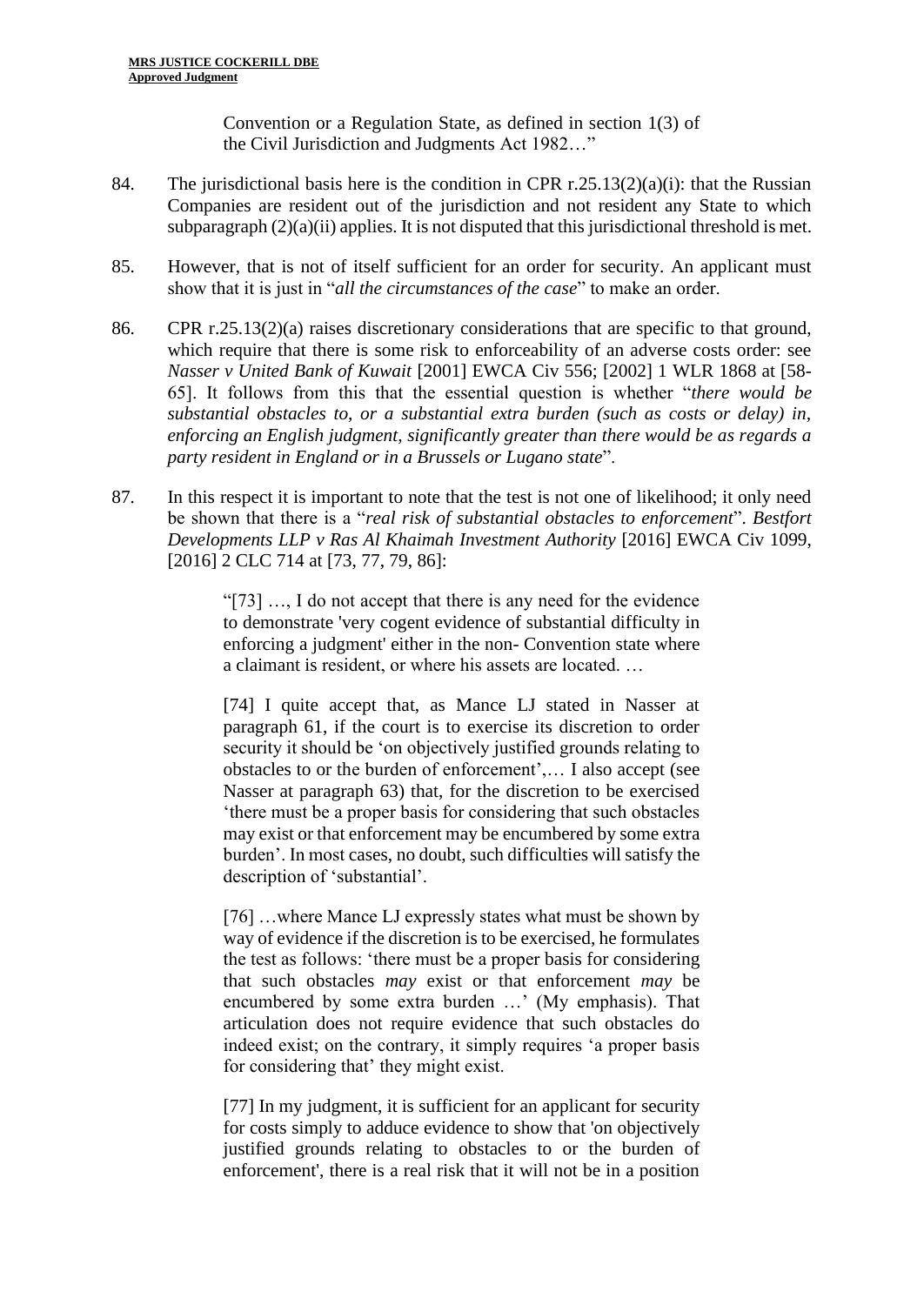to enforce an order for costs against the claimant/appellant and that, in all the circumstances, it is just to make an order for security. Obviously there must be 'a proper basis for considering that such obstacles may exist or that enforcement may be encumbered by some extra burden' but whether the evidence is sufficient in any particular case to satisfy the judge that there is a real risk of serious obstacles to enforcement, will depend on the circumstances of the case. …. A test of real risk of enforceability provides rational and objective justification for discrimination against non-Convention state residents. …

[79] Necessarily, at an interlocutory stage, in the absence of cross-examination and full enquiry, it may well be that the court cannot be satisfied at that time that an applicant for security has demonstrated on the balance of probabilities, that there will be substantial obstacles to enforcement, or even, in some cases, that there is a real risk of such obstacles. The judge at that stage may well not be in a position to resolve disputed issues arising on the evidence. For that reason, I am against the articulation of any hard-line, inflexible test in relation to an evidential standard based on 'likelihood'. …

[81] Two examples were referred to in the course of argument which underlined the difficulty which utilisation of Mr Millett's test of likelihood could lead: the first reflected the circumstances of this case: namely a situation where, on very limited evidence of the law of the foreign country, two experts disagreed as to whether any obstacles to enforcement existed at all; the second was a hypothetical scenario where the evidence showed that one in 20, or one in 100, foreign nationals ran the risk of kidnap, or ransom demands, if they attempted to enforce an English judgment. How, submitted the appellants, could it be said that in those circumstances they had established an over 50% likelihood that there were obstacles to enforcement? At best, all that could be shown was a 'proper basis for considering that such obstacles may exist' – i.e. a real risk.

[86] ... What actually suffices to justify the making of an order will depend on the evidence adduced; 'mere possibility' of obstacles to enforcement in my view will usually be insufficient to justify an order for security; but (depending on the evidence) 'real risk' will usually, but not invariably, suffice."

88. There may be additional factors to be taken into account because the Court's discretion is to be exercised "*in all the circumstances*". The list of relevant factors is potentially open-ended but they will typically include: (i) whether the claim is *bona fide*; (ii) in some cases, prospects of success; (iii) any admissions or open offers by the applicant for security; and (iv) whether the application would stifle a genuine claim. None of these are said to arise in this case. The focus of the argument is solely on whether the hurdle of "real risk" is cleared.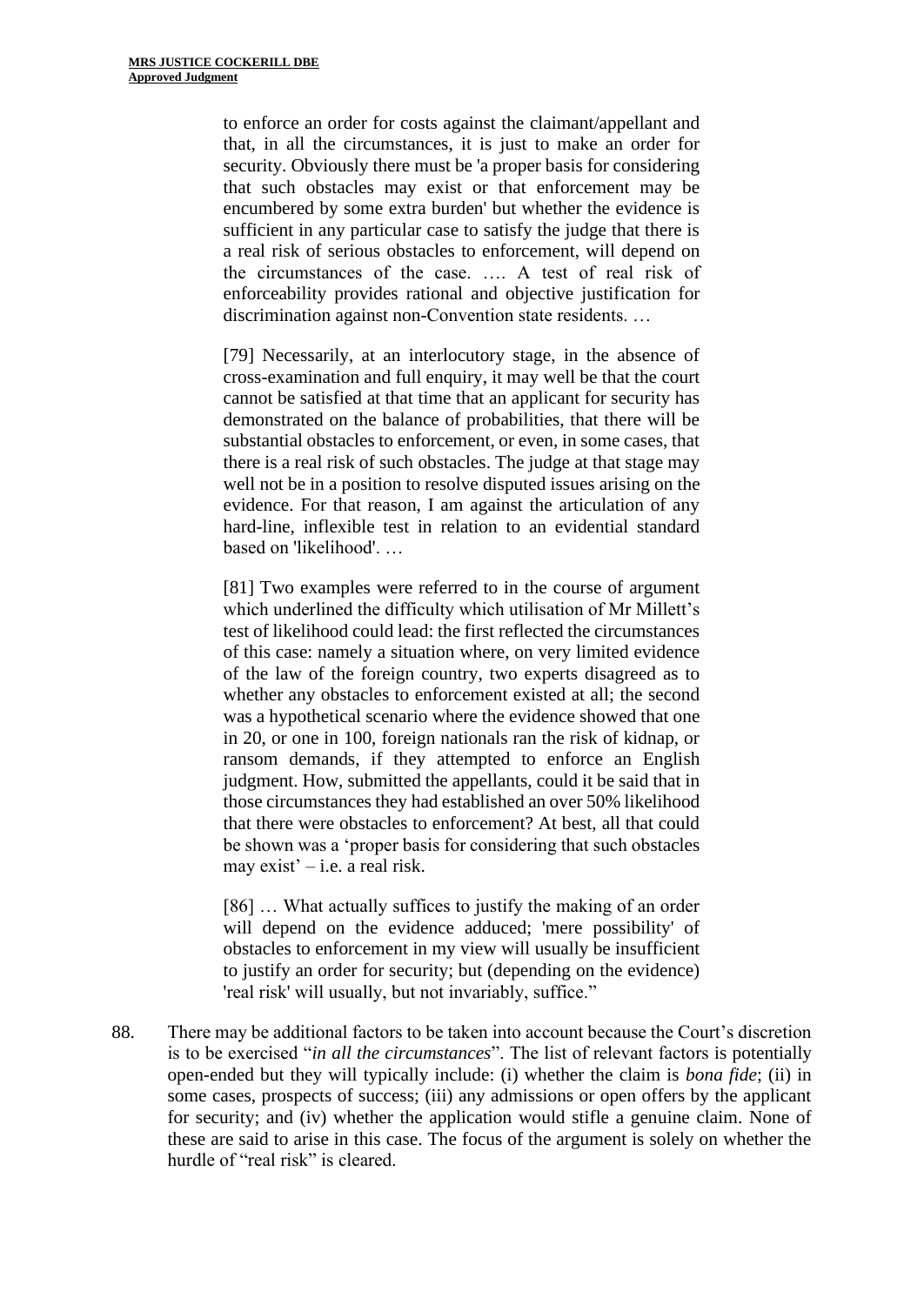- 89. In the context of an argument that there is real risk of non-enforcement altogether the line to be discerned from *Bestfort* and later authorities is perhaps not as clear as the Court of Appeal hoped that it would be:
	- i) "Real risk" is analogous to the need to show a "real risk" of dissipation in order to obtain or continue a freezing order: *Bestfort* at [82]. It is "*not to be inferred lightly. Bare or generalised assertion of risk … is not enough. There must be solid evidence …*": *Tugushev v Orlov* [2019] EWHC 2031 (Comm) [49(i)];
	- ii) [86] of *Bestfort* suggests that mere possibility will usually be insufficient to justify an order, which implies that solid evidence of mere possibility may in some cases suffice;
	- iii) The same paragraph says that real risk will "*usually but not invariably*" suffice. However in *Danilina v Chernukhin* [2019] 1 WLR 758 at [52(1)] Hamblen LJ said that "*A real risk … will suffice*"*;*
	- iv) In terms of the height of the "real" hurdle, real risk is equated, as in the summary judgment context, with non-fanciful risk: Butcher J in *PJSC Tatneft v Bogolyubov* [2019] Costs LR 977 at [9 and 20] citing Hildyard J in *In re RBS Rights Issue Litigation* [2017] 1 WLR 4635, at [29];
	- v) Paragraph [81] of *Bestfort* suggests that a 1 in 100 risk is nonetheless a real risk.

*The recent cases in cases concerning enforcement in Russia*

- 90. Mr Tugushev relies on two recent cases concerning security for costs and risk of nonenforcement in Russia.
- 91. First, *Danilina v Chernukhin*. In that case the application had been made on the basis that Mrs Danilina was resident in a non-Convention state (CPR  $25.13(2)(a)$ ) and that there was reason to believe that she would be unable to pay the Defendants' costs (CPR  $25.13(2)(f)$ ). There were arguments both as to risks of non-enforcement and as to extra burdens involved in enforcement.
- 92. In my judgment ([2018] EWHC 39 (Comm)) I noted at [31] that each party had relied on Russian law evidence in the form of statements from law firms based in Russia. I identified a number of risk factors at [66], in particular:

"(i) Risk of refusal for non-reciprocity (low but possible).

(ii) Risk of refusal for public policy or other procedural grounds (not high, but demonstrated on the authorities).

(iii) Disputes about enforcement resulting in further delay/expense/ legal proceedings (not high but demonstrated on the authorities).

(iv) Further delay, cost and expense in the execution phase of the proceedings owing to the opacity of the position as to Mrs Danilina's assets and the potential need to take proceedings in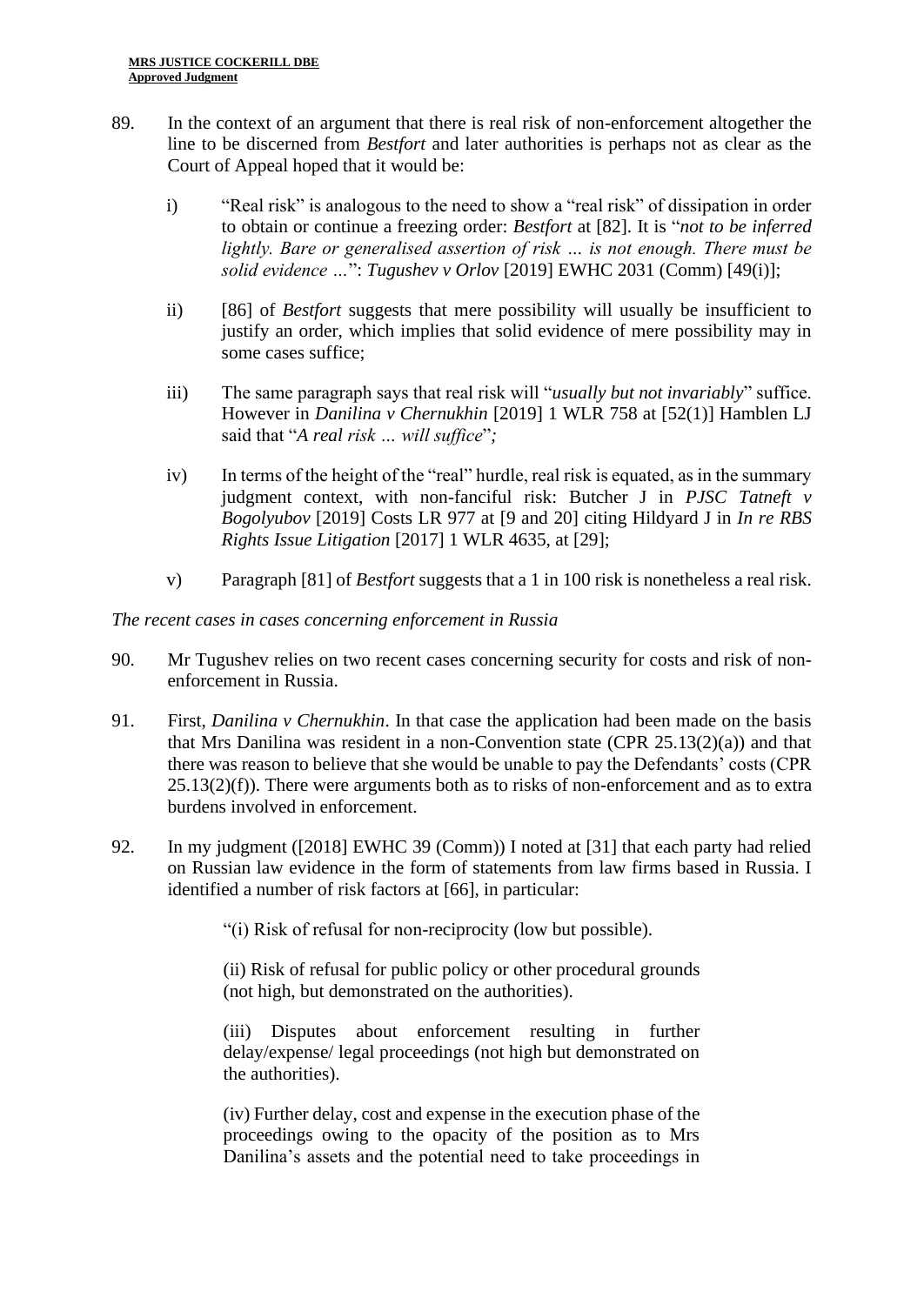multiple jurisdictions (likelihood and financial extent difficult to judge)."

- 93. The evidence adduced was mixed, with there being "*numerous examples of cases where enforcement has taken place with not one English judgment being turned down on the basis of reciprocity*"*.*
- 94. I considered that it was relevant that there were no treaties and that reciprocity would be judged in Russia on a case-by-case basis. This added to uncertainty and risk. See [68]:

"There are no treaties – this gives rise to uncertainty and an element of risk. That risk is supplemented by the evidence I have seen as to Russian courts refusing enforcement on the grounds of insufficient evidence of reciprocity, which is not an established fact but proceeds on a case by case basis, and may therefore be affected by factors peculiar to the case or such matters as the climate of juridical opinion at the time at which enforcement comes to be considered. That risk may be low, as indicated by the absence of any English judgment which has been found to fail on this ground, but is supplemented by the other bases for non-enforcement which it is apparent the Russian Courts have relied on. These risks are again, it seems to me, not high; but they plainly exist and have manifested in identifiable cases."

- 95. In light of these factors I concluded at [67] that there was a real risk of "*a complete failure of enforcement*" although it was not "*at the high end of probability*". The final conclusion was that "*there is (just) real risk of non-enforcement established, but the greater probability is that obstacles will not lead to a complete inability to enforce, but to still further cost, delay and difficulty*" (at [70]).
- 96. The second judgment is that of Butcher J in *PJSC Tatneft v Bogolyubov* [2019] Costs LR 977. The Judge in that case found that there were substantial obstacles to enforcement of a costs order in favour of the defendants in Russia.
- 97. Butcher J considered competing Russian law expert evidence. The applicant adduced evidence from Dr Rachkov, to the effect that there were substantial obstacles to enforcement of a costs order in Russia. The respondent adduced evidence from Professor Asoskov, who is the Companies' expert in this case. Professor Asoskov concluded (then as now) that there were "*no substantial obstacles in relation to the practice of enforcement of English court judgments and costs order in Russia*".
- 98. Butcher J concluded that the hurdle was cleared. He set out six reasons in support of his conclusion:
	- i) Evidence (which is not before me) as to the numbers of judgments and awards by non-Russian Courts and tribunals in the period 2015-2018.
	- ii) The absence of any relevant bilateral enforcement treaty between the UK and Russia. It is common ground that this remains the case.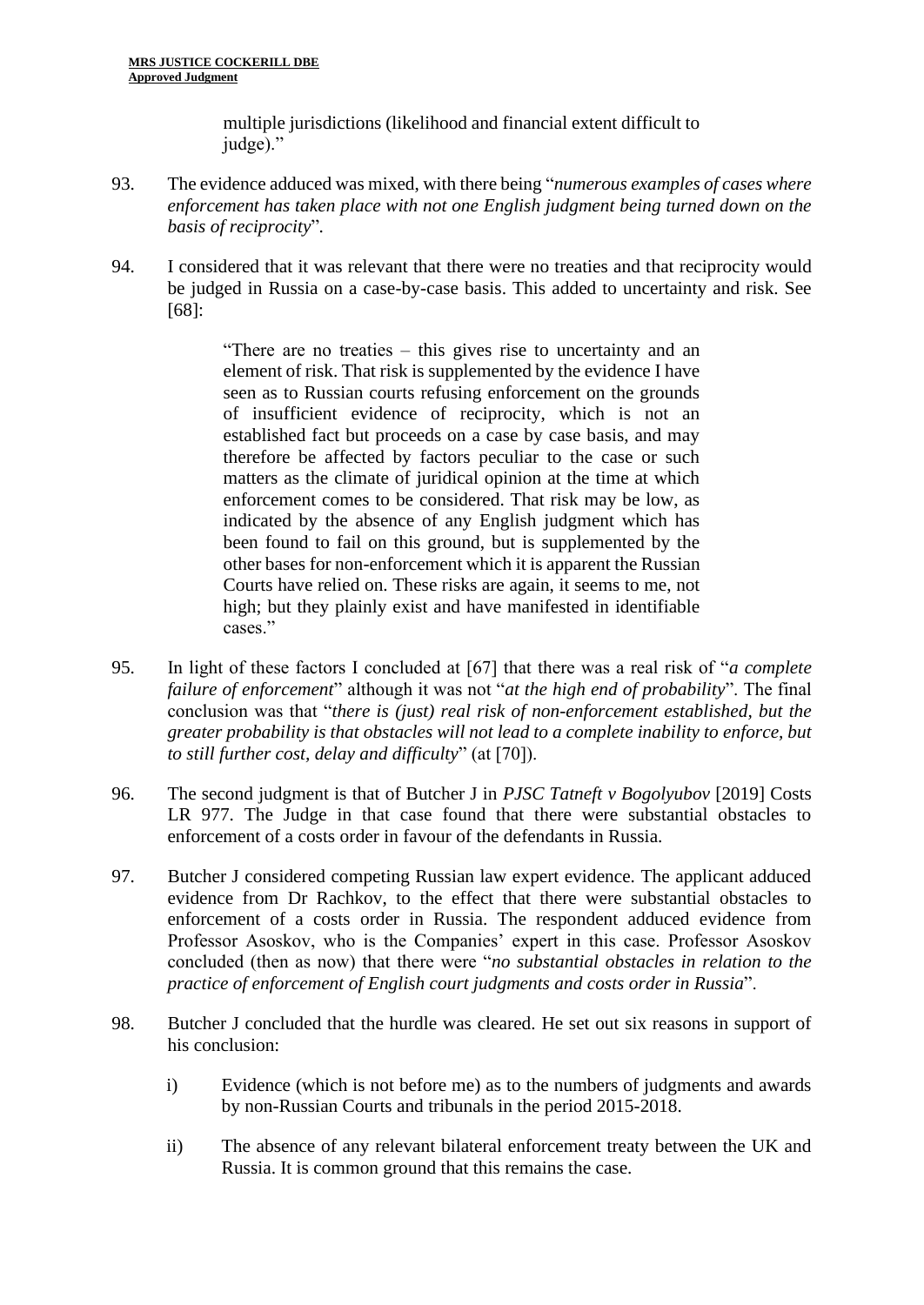- iii) There were issues as to enforcement on the basis of reciprocity of judgments between English and Russian courts. The Judge noted that there was a nonfanciful risk that "*reciprocity might not be found to be established in the event of an attempt to enforce a costs award in the present case ... [and that this was] especially so given that no one has identified a case in which an English court has enforced a Russian costs-only judgment, and accordingly there might be an issue as to whether any relevant reciprocity could be shown in relation to the enforcement of such orders*".
- iv) There were issues as to enforceability of costs-only orders. These arise in this case.
- v) There was a possibility of non-enforcement by reason of considerations of public policy in a Russian court and a non-fanciful risk that a Russian enforcement court "*might apply the public policy exception to enforcement in an expansive way*".
- vi) The existence of sanctions. This is not relevant here.
- 99. Butcher J summarised his conclusions at [38-9] by noting that each of the matters at (3)-(6) would independently constitute a ground for considering there was a "*real risk of substantial obstacles to enforcement in Russia*". When taken collectively and in light of points (1) and (2), the position was "*clear*". Butcher J noted that his conclusion was "*in conformity with the conclusion*" in *Danilina* and relied on the finding in that case as "*additional support*" for the (independent) conclusion he had reached.
- 100. Mr Tugushev naturally relied on these authorities not the less because of the crossover of evidence – Prof Asoskov gave evidence in *Tatneft*.
- 101. These judgments however cannot be determinative and should be treated with some caution. They were interlocutory hearings some time ago (*Danilina* was in 2017; *Tatneft* was in mid 2019). As is apparent from a reading of each judgment the conclusions were reached on particular facts which then led to the specific evidence adduced. We do not know the exact details of that evidence and how it compares with the evidence before me.
- 102. Further as the Companies note, the rule in *Hollington v F Hewthorn & Co Ltd* as reformulated and explained by the Court of Appeal in *Rogers v Hoyle* [2014] EWCA Civ 257, [2015] QB 265 at [39] prevents this case being decided on the basis of those previous cases conclusions on the evidence. That is rightly identified as a point of fundamental fairness. At best what one can take from those cases is that this decision does not proceed on the basis of a *tabula rasa* – I can take notice of the fact that previous decisions have found on the evidence that there was such a risk.

## *Discussion*

- 103. It is common ground between the experts that:
	- i) There is no international treaty of reciprocal enforcement between the UK and Russia.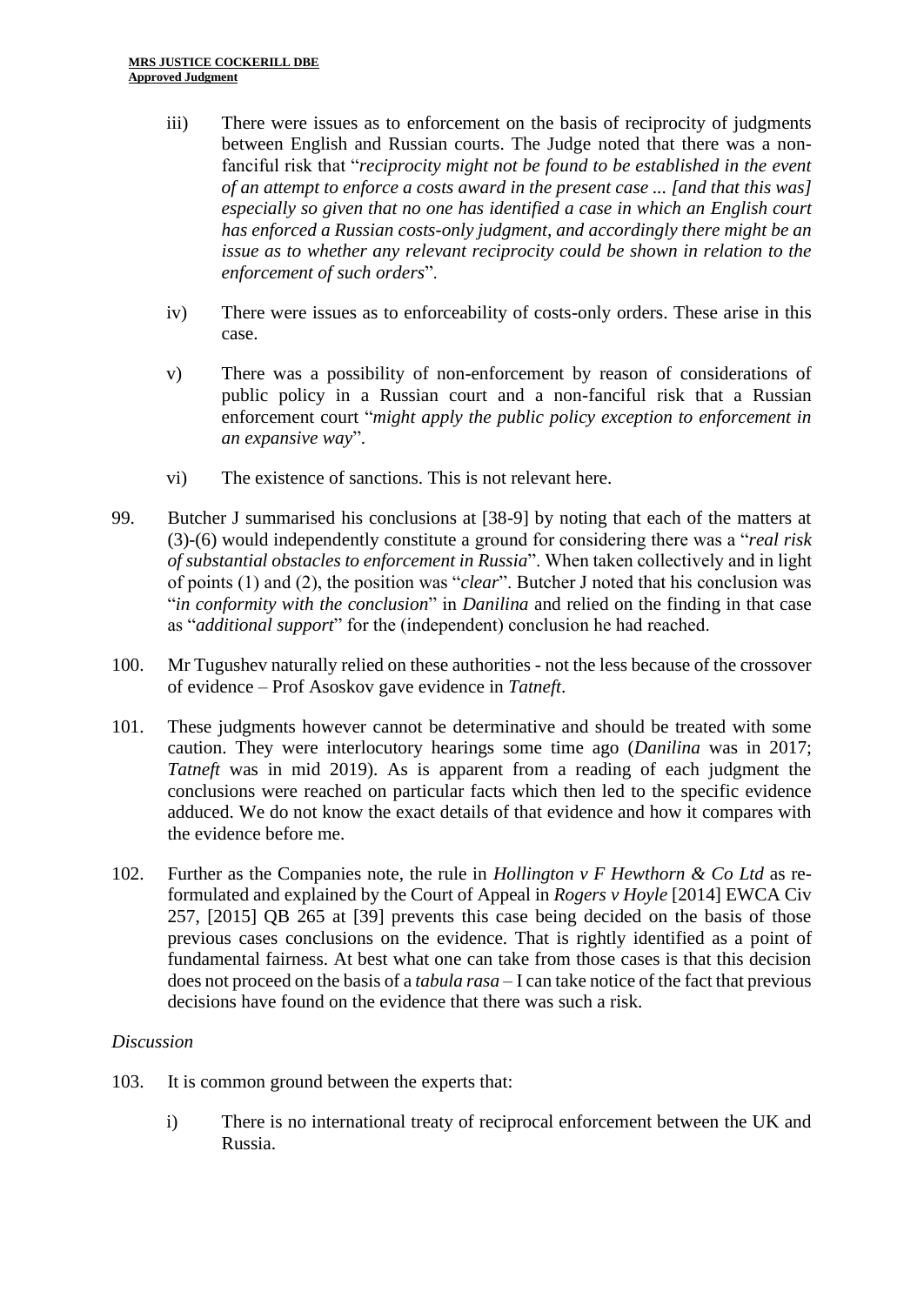- ii) Nonetheless Russian Courts can and do enforce English Court judgments particularly in reliance on the principles of comity and reciprocity.
- iii) Russian Courts will not recognise and enforce interim orders of a foreign court.
- iv) In accordance with the Resolution of the Presidium of the Supreme Commercial (Arbitrazh) Court of the Russian Federation dated 05.10.2010 in case No. А56- 63115/2009 only orders finally resolving costs issues can be recognised and enforced in Russia.
- v) Russian Courts are entitled to refuse the recognition and enforcement of foreign court judgments on grounds of public policy, in particular those in the Article 244(1) of the Commercial (Arbitrazh) Procedure Code of the Russian Federation ("APC").
- 104. The experts disagree as to:
	- i) Whether it is necessary to establish reciprocity on a case-by-case basis and what that would mean in the present case.
	- ii) Whether the public policy ground is interpreted and applied expansively.
	- iii) Whether there are grounds in the present case that would legitimately permit a Russian Court to refuse enforcement.
- 105. The Companies also pray in aid Mr Vaneev's opinion at the jurisdictional stage of this case, which they say was not entirely consistent with the opinion he has now given for the purposes of this application.
- 106. As the arguments have developed the issues have been addressed by reference to the following points:
	- i) Absence of a bilateral treaty;
	- ii) Reciprocity;
	- iii) Public Policy;

### *Absence of bilateral treaty*

- 107. While there is no bilateral treaty in place I am not persuaded that this in itself creates risk, as Mr Vaneev contends. It is true that the Russian Court is operating without any treaty obligation to recognise an English judgment. However as Professor Asoskov points out, Russia and the UK are party to certain bilateral and multilateral treaties that have been interpreted as permitting the enforcement of English judgments. He singles out 1950 ECHR and AoEC 1992 as particularly important. Prof Asoskov says that this is the settled approach of the Russian Arbitrazh courts and cites a long list of cases (running from sub-paragraphs (a) to (m)).
- 108. Mr Vaneev made this very same point at the jurisdiction stage saying that "*the Supreme Court of the Russian Federation ruled that lack of a pertinent international treaty on mutual recognition of judgments between Russian and the issuing state (in that*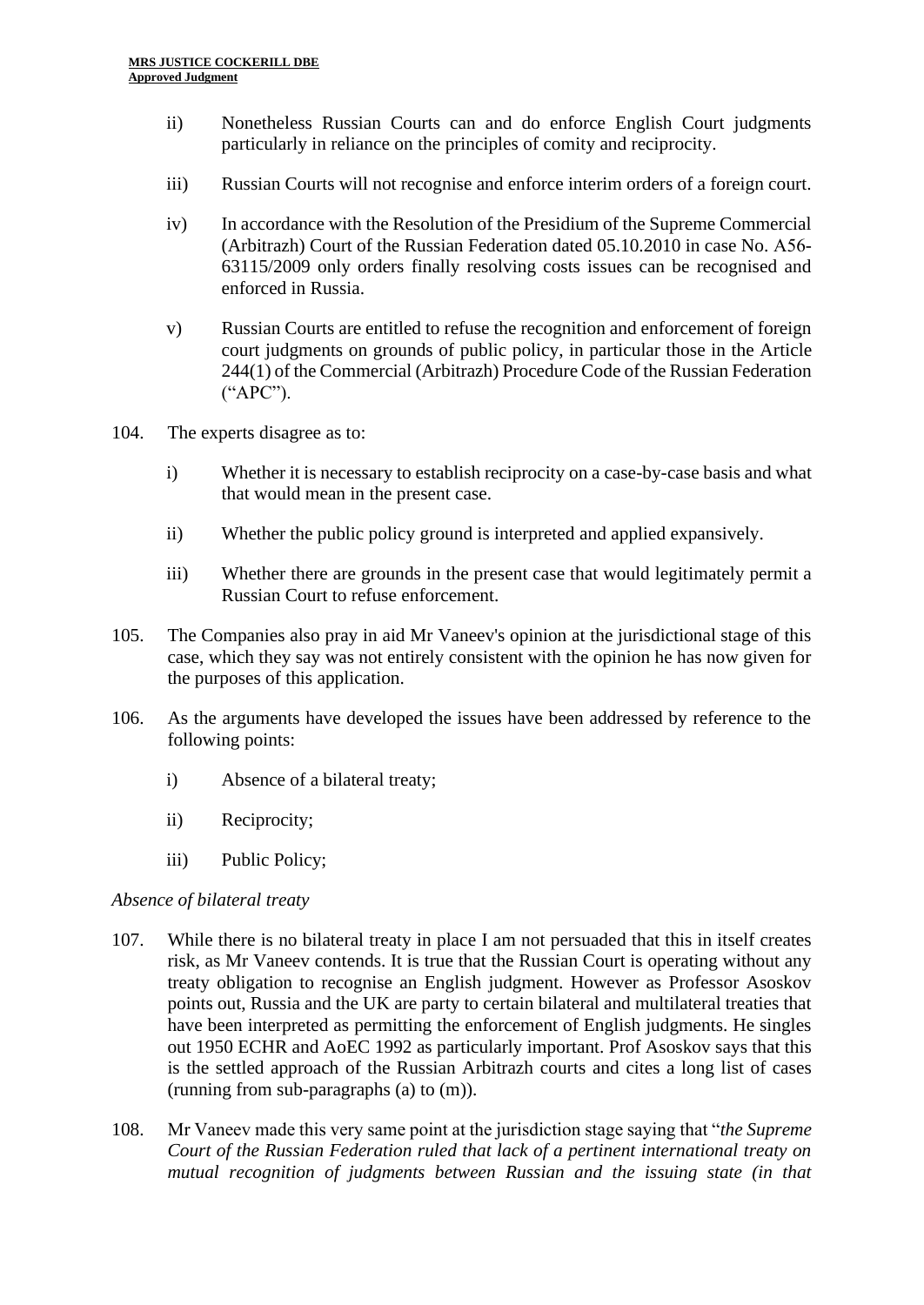*particular case – the United Kingdom of Great Britain and Northern Ireland) cannot be cited as grounds for refusal of a request for enforcement of a foreign judgment*".

- 109. While these treaties do not deal specifically with enforcement and so do not oblige enforcement and it may well be the case that they are not consistently as treated as being enough (a number of the cases which refer to reciprocity cited by Prof Asoskov lists both treaties and reciprocity being considered) there is cogent evidence that at least on occasion they are in fact being used to fill the gap.
- 110. I am persuaded that this evidence does not equate to solid evidence of a real risk; it is no more than the inference of a possibility.

## *Reciprocity*

- 111. The other basis for enforcement is reciprocity. Mr Tugushev says that there is real doubt that the requirement of reciprocity would be satisfied. This is for two reasons: (i) it is necessary to prove the necessary reciprocity in each case by reference to evidence; and (ii) it appears that it is necessary to prove reciprocal enforcement of judgments of the same or similar type to that the claimant is seeking to enforce in Russia.
- 112. Mr Vaneev states:

"18. According to the practice of commercial (arbitrazh) courts, reciprocity, as an essential pre-requisite to enforcement, is something that must be proved by presenting evidence of the recognition and enforcement of similar Russian court judgments in the territory of the respective foreign state. The burden of proving the requisite reciprocity lies with the applicant seeking to enforce. Accordingly, there is no presumption of reciprocity. Both the courts and legal scholars have the understanding that reciprocity is a fact that must be confirmed by evidence and is not a legal presumption. There is no independent commentary indicating that there is a "presumption" of reciprocity. This is unsurprising and is, inter alia, because Russian law takes the view that reciprocity must be confirmed to be in place at the time when recognition and enforcement application is considered. It is not some fixed concept. So, in the case of the hypothetical Costs Order, the burden would be on Mr Tugushev to prove, as a fact, that sufficient reciprocity existed.

19. In other words, and importantly, the existence of reciprocity must be established before the Russian courts on a case-by-case basis, meaning that an applicant in each particular case must prove that English courts recognize and enforce similar Russian court judgements. Thus, in the *Kekhman* case, which has been widely discussed by legal practitioners and scholars, the Commercial (Arbitrazh) Court of the North-West district assessed the evidence of reciprocity presented by the applicant and deemed this to be insufficient to prove that such reciprocity exists. … [the] Russian court stated that "in the case files there is no evidence that English justice recognizes judicial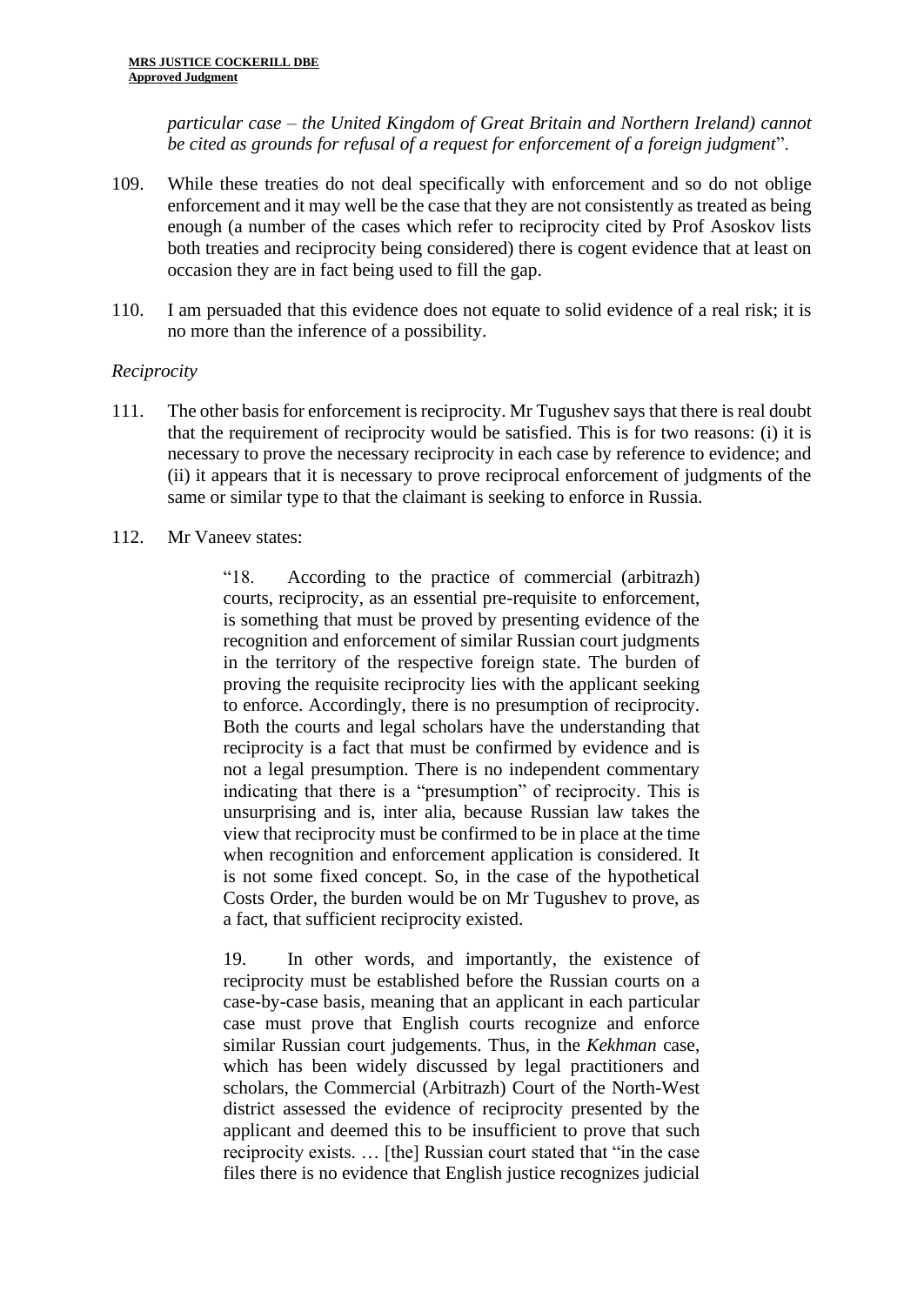acts of Russian courts on the recognition of a citizen (subject) of Great Britain insolvent (bankrupt) on the territory of the Russian Federation according to the rules of Russian law".

20. Further, and importantly, whether enforcement will be permitted in any given case will be affected by the specific circumstances of the particular case. This includes, for example, the nature of the judgment / order that the applicant seeks to enforce.

21. In this respect, in my view it may not be sufficient to prove that foreign courts recognize and enforce some Russian court judgments of whatever type. …"

- 113. This is met by a twofold response from the Respondents. The first refers back to the first point, and contends that where the evidence shows enforcement is taking place based on general treaties there need be no concern about reciprocity; that argument is in effect "*belt and braces*"*.*
- 114. The second line of defence is to say that Mr Vaneev's evidence is wrong, that there is now a presumption of reciprocity and that there are no examples of non-enforcement on the basis of absence of reciprocity. Prof Asoskov cites a 2017 judgment in which the Commercial Court of the City of Moscow referred to these judgments in finding reciprocity.
- 115. While Mr Vaneev disagrees and says that it is necessary to prove reciprocity in each case, noting that in practice (as Professor Asoskov says) "*petitioners continue[] to present expert reports of English expert witnesses confirming the reciprocity between Russia and the UK*", that does not however take Mr Tugushev far, in that it does not seem to be in issue that (leaving aside considerations in particular types of cases) reciprocity can be proved by reference to for example, the cases of *Alfa Bank v Trefilov*  [2014] EWHC 1806 (Comm) and *JSC VTB Bank v Shurikhin* [2014] EWHC 271 (Comm). Further his report at the jurisdiction stage Mr Vaneev said in terms that "*the established practice of recognition and enforcement of the judgments of English Courts was confirmed by the Supreme Commercial (*"*Arbitrazh*"*) Court*".
- 116. Mr Vaneev cites the *Kekhman* case as a post-2014 example that he says disproves (or at least does not fit with) Professor Asoskov's approach. However this example does not actually prove refusal to enforce on the basis of reciprocity, because that was a bankruptcy case where it is common ground that there is no recognition. What is more, the Russian Court did in that case recognise the English money judgment.
- 117. Another point which Mr Tugushev makes is that reciprocity is not fixed and immutable - where there has been a sea change there may be a sea change back. Mr Tugushev also relied on the passage from my judgment in *Danilina* where I said that: "*factors peculiar to the case or such matters as the climate of juridical opinion at the time at which enforcement comes to be considered*." Mr Tugushev refers to *PJSC* "*Rosgosstrakh*" *v Starr Syndicate Limited and ors* [2020] EWHC 1557 (Comm), as a case which might give rise to such a change. In that case Mrs Justice Moulder refused to grant summary enforcement of three Russian judgments in a commercial case, being (i) a liability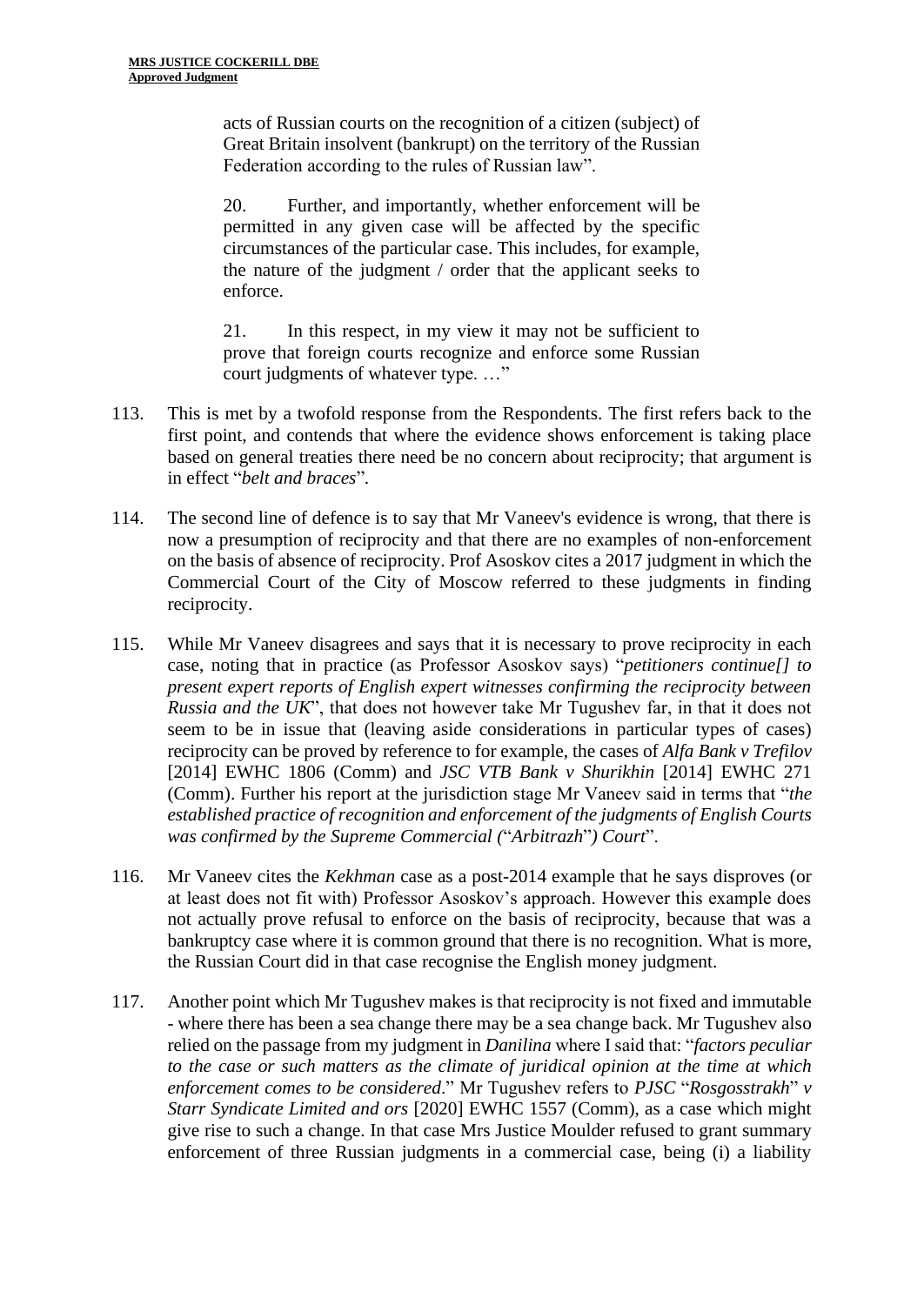judgment, (ii) an interest judgment and (iii) a costs judgment. Moulder J found that there was an arguable case that the judgments were the product of bias.

- 118. There are two problems with this argument. Dealing with the authority first, it is not a relevant example in my judgment, because it was not a refusal to enforce, simply a refusal to grant summary judgment on enforcement. It follows that Mr Vaneev (and Mr Tugushev's legal team) are not able to point to any examples of non-enforcement.
- 119. The second point is that all of this again amounts to no more than a possibility of what may happen in the future. A possibility is not a real risk.
- 120. I therefore conclude that subject to the point which follows, there is no demonstrated real risk of non-enforcement on the basis of reciprocity.
- 121. Turning then to the question of the need to show that similar judgments have been enforced, here there is also a division between the experts on what sort of similarity is needed: is it a similarity as to the stage of the process (interim versus final) or one which deals with the field of legal relations.
- 122. As to the first part of this I am not too troubled, since (as I note below) the evidence seems to suggest that problems might occur as regards interim judgments rather than final judgments, as this would be. The more troubling issue is as regards the field of legal relations. Certainly the evidence does seem to show that certain types of judgments (such as insolvency) are not recognised reciprocally.
- 123. This leads to what seems to be a real issue as to costs only judgments.
- 124. Mr Tugushev says that there is no example of an English Court enforcing a Russian costs-only judgment, nor of the English Court enforcing any Russian judgment resembling anything like one following an inquiry on an undertaking in damages. Mr Vaneev explains that this "*creates a significant risk that a Russian Court could conclude that the requirement of reciprocity is not met*". He notes that Butcher J in *Tatneft* was of the same view as regards the risk of non-enforcement of a costs order. He adds that none of the cases that Professor Asoskov cites post-date Butcher J's judgment.
- 125. There are two examples of what are said to be costs only orders being enforced. The first is the decision in *Metall Market OOO v Vitorio Shipping Company Limited*. This is said by Prof Asoskov to be an example of an English Court's costs only order being enforced. In *Tatneft* Butcher J considered the *Metall Market* case on the basis of evidence from inter alia Prof Asoskov. He noted that the expert evidence in that case from Dr Rachkov was that it "*is not a case involving a costs-only order*". He concluded that there was a more than fanciful risk of non-enforcement on this basis.
- 126. I accept the submission that that was not a case of a costs only order. In *Metall Market* the Russian court enforced the English Court of Appeal's Order that overturned the first instance Judge's Order varying an arbitral award. The judgment thus upheld the substantive award on the merits of the arbitrator and constituted an end to the action and the final judicial act on the substance of the entire dispute.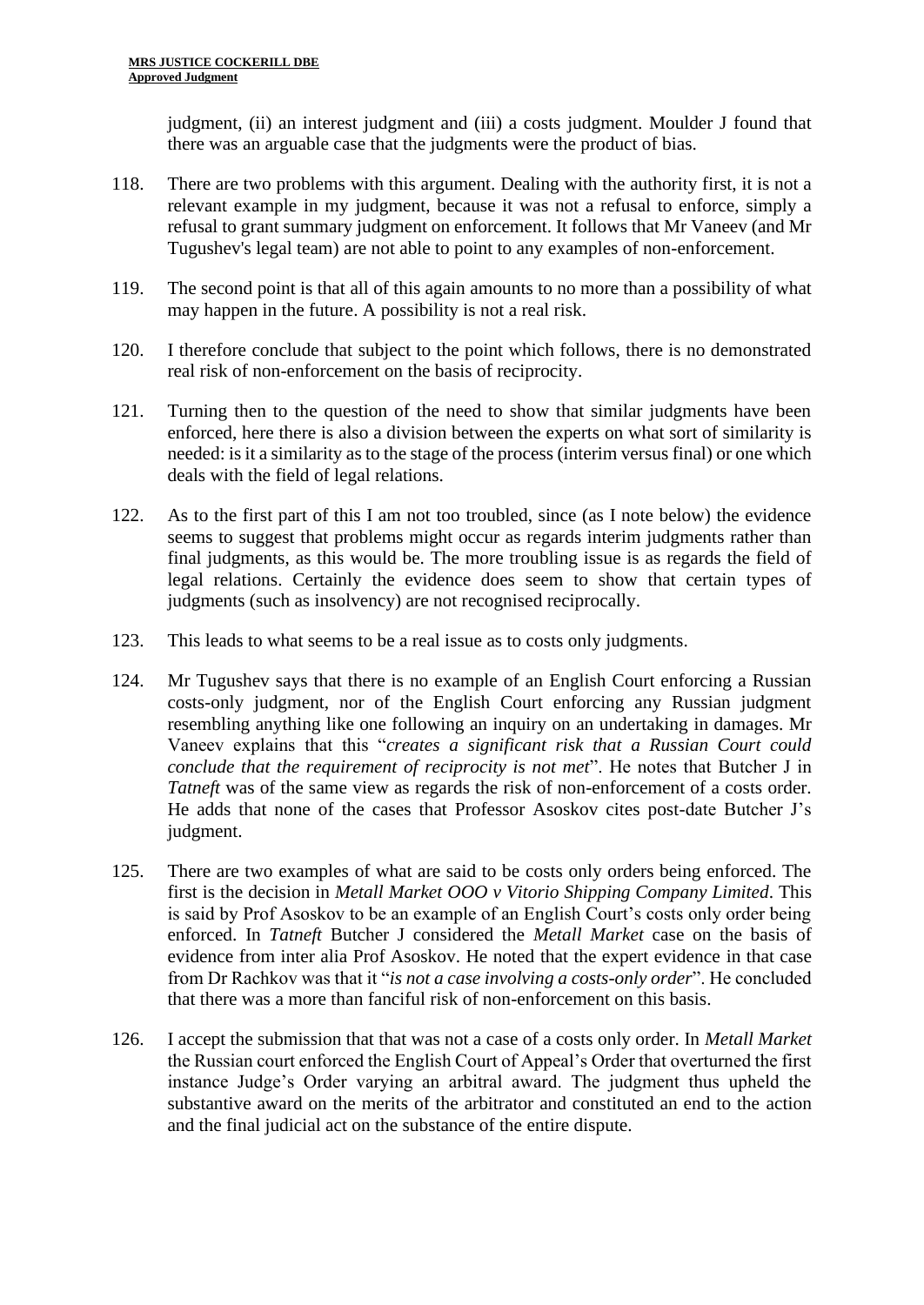- 127. As for the second case, *Oslo Marine Group Ports v Bank of St Petersburg* concerning enforcement of a BVI Order. It is tacitly accepted that this is a costs only case. Mr Tugushev says that the fact that isolated examples can be found do not mean there is no real risk. That is similar to the evidence of Dr Rachkov in *Tatneft*.
- 128. On the material before the court, I conclude that the Companies have the better of the argument on this issue. Mr Vaneev's evidence on this matter is couched in terms of personal belief with little citation of case in which the Russian courts have demanded evidence of a specific type of commercial judgment in order to establish reciprocity. The cases cited by Prof Asoskov show the Russian courts will enforce a judgment for costs where no other relief has been granted in a commercial case.
- 129. Further I am not persuaded that the costs only cases are of significant help to Mr Tugushev in any event. What would be in issue here is not a costs only order, but a determination of the merits of the dispute. That would be analogous to the *Metall* case. It also appears that Butcher J would not have been satisfied of risk in *Tatneft* had there been merits to join to the costs element (see [30]).
- 130. I am therefore unpersuaded that reciprocity in this case gives rise to a real risk. This is consistent with the submission of Ms Davies QC for Mr Tugushev on the jurisdiction battle: "*we say there is no good reason to consider that a money judgment of the English court would not be enforceable on the basis of comity*".

## *Public Policy*

- 131. Mr Vaneev contends that an expansive notion is (or can be) given to the public policy exception. He points to the Russian *Rosshelf* case, in which the enforcement of an arbitral award was refused by the Russian courts on the basis that to do so would harm the budget of a strategically important company. Prof Vaneev also points to the *Nortel* case, in which a Russian first instance court refused enforcement on the basis of public policy without explaining how public policy was engaged.
- 132. Against this Prof Asoskov contends that this misrepresents the conclusions of the Russian courts in *Rosshelf*, which was that the enforcement of the award would have the effect of illegally transferring title of shares in a strategically important company. Professor Asoskov says that the Courts should not use public policy in the expansive way Mr Vaneev suggests; he says that it is an exceptional principle not a universal one. Prof Asoskov points out that the Russian Supreme Court issued guidance on public policy in 2019, limiting its application to exceptional cases. Prof Asoskov further points out that the first instance decision in *Nortel* was overturned with respect to the findings on public policy on appeal.
- 133. Mr Vaneev agrees that he considers as a matter of Russian law "*it ought to be rare*" that a judgment in an ordinary case "*should be refused enforcement on grounds of public policy*"; he says that the problem is that is not what is happening in practice.
- 134. Mr Tugushev then says that there are specific factors in this case that might be taken up by a Court sympathetic to the Russian Companies, including (i) that the Companies are (as is common ground) part of a group of companies that is legally classified as one that operates in an industry of strategic importance for the defence and security of the Russian state; (ii) that Mr Tugushev is a convicted criminal in Russia; and (iii) that Mr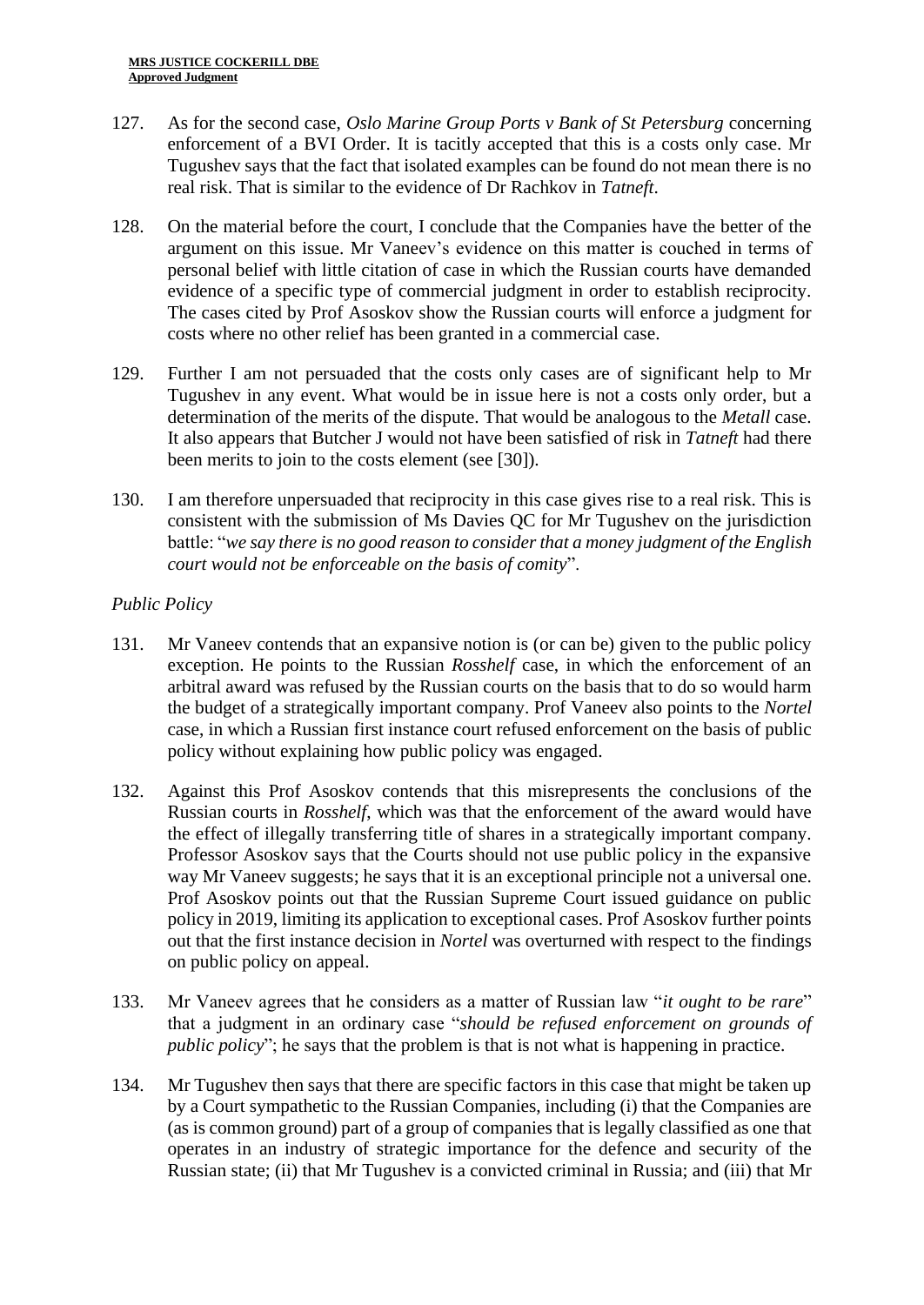Tugushev's claim is being funded by a commercial third-party funder, such as would not permit him to be compensated in Russia for costs he did not himself expend – in which connection Mr Slade prays in aid the occasionally less than enthusiastic approach of the courts here to third party funding.

- 135. I will take the "strategic industry" point first. In *Tatneft* Butcher J found particular factors which positively increased the public policy risk. But that was a case where there were exceptional quasi-state interests. I do not consider that to be the case here. The facts of that case were rather different. The fact that this industry is a strategic industry does not make the question one which is particularly vulnerable to arguments of public policy, particularly when all that is in issue is a money claim – there is no issue as to ownership for example. I therefore do not think I need to take anything in particular from the nature of these proceedings, but the nature of these proceedings cannot deduct from any risk which is established.
- 136. I am also not persuaded that Mr Tugushev's conviction, or the third party funding of these proceedings are points which raise more than an entirely speculative risk. Mr Vaneev's evidence on these points was well-described by Mr Pymont as "tepid".
- 137. That therefore leaves the underlying question of risk of non-enforcement on the ground of public policy generally. In *Danilina* I found such a risk on the evidence. In *Tatneft*  Butcher J concluded that "*the evidence establishes a non-fanciful risk that a Russian enforcement court might apply the public policy exception to enforcement in an expansive way.*" [31].
- 138. It seems to me, as it seemed to Butcher J on the evidence before him in *Tatneft* that the thrust of what the experts say is that while in theory public policy ought to be treated as a narrow gateway, it has not consistently been treated that way by Russian courts. Absent consistent application it will be difficult to predict when enforcement will be refused on this ground. There are, as I noted in *Danilina*, examples of enforcement being refused on this ground. That is at least capable of being "solid evidence" which would amounts to what is referred to in *Bestfort* at p 787 as "*a proper basis for considering that such obstacles may exist*".
- 139. However on the evidence before me in this case and at this time I prefer the view that the risk is not sufficiently evidenced to reach beyond the level of possibility. I note in particular the fact that Mr Vaneev's reliance was placed on *Rosshelf* which turned on special strategic industry factors, making it a properly exceptional case and *Nortel* where the decision on public policy was not upheld on appeal. It follows that there is no real evidence base for the conclusion of the reality of the risk absent special factors.
- 140. Further since both my judgment in *Danilina* and Butcher J's judgment in *Tatneft* there has been the publication of Section 51(5) of the Resolution of the Plenary Session of the Russian Supreme Court "On Exercise of the Functions of Assistance and Control in Respect of Arbitral Proceedings and International Commercial Arbitration by the Courts of the Russian Federation" No. 53 dated 10 December 2019 which states:

"Contravention of public policy as a ground for setting aside an arbitration award or refusing to enforce an arbitration award shall be applied by the court in exceptional cases."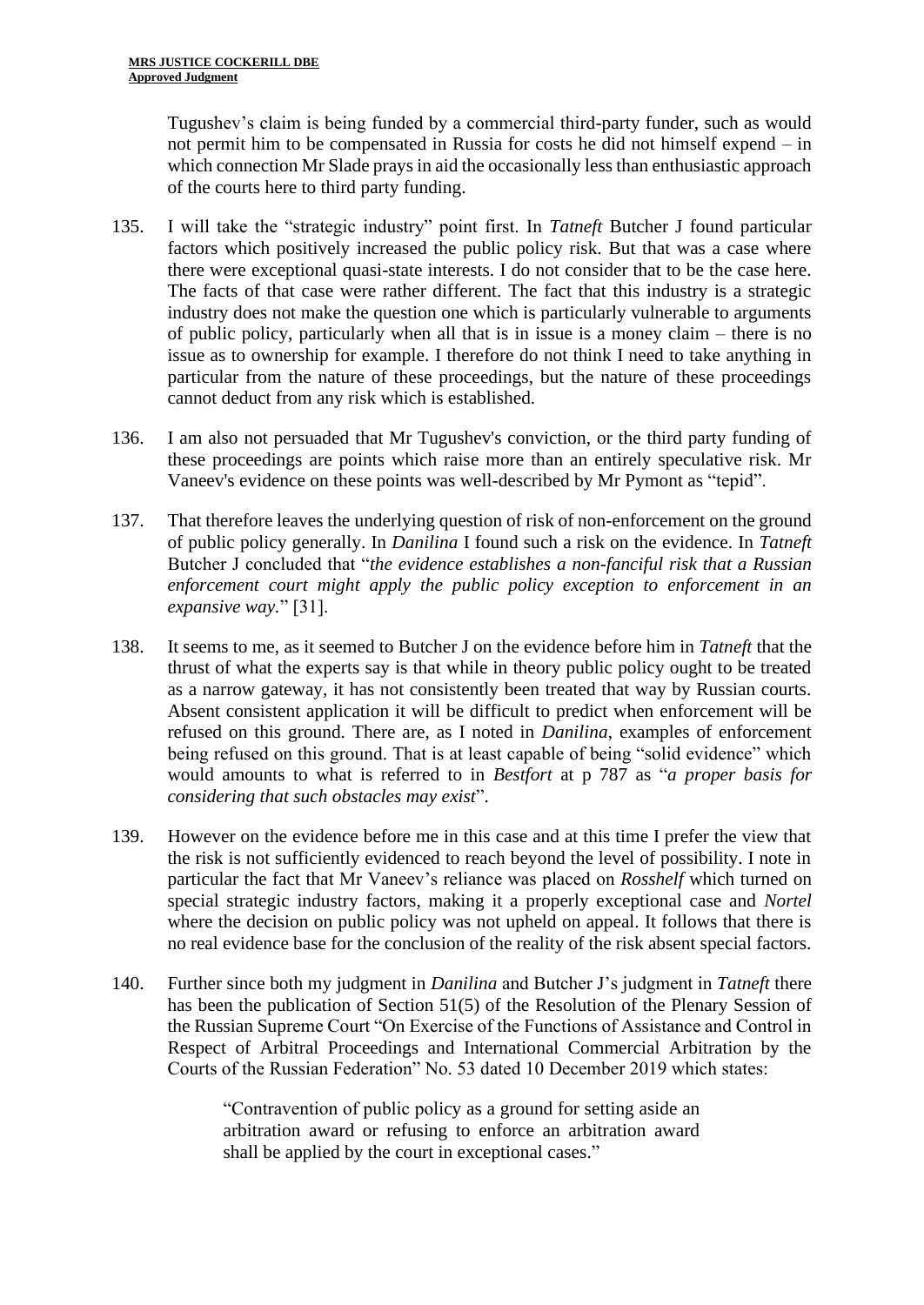- 141. That this resolution can be taken to have some authority is supported by Prof Asosokov's opinion, and by Mr Vaneev equally using another part of it as a source for the definition of public policy.
- 142. The effect of the distinctions which can be drawn between this case and *Rosshelf*, the outcome in *Nortel* and the strong steer given by the Resolution is that I am persuaded that the risk of non-enforcement on public policy grounds in this case is not such as to meet the hurdle of real risk.

## *Final/interim judgment*

- 143. Mr Tugushev contends that there is real doubt as to whether a Russian court would consider that a costs order following a dismissal of the Inquiry (or part of it) would constitute or contain a final judgment on the merits, as opposed to being an interlocutory or interim process. Mr Vaneev notes that the Companies themselves do not consider themselves to be 'claimants' or having brought a 'claim' (that is the premise of their jurisdiction argument). Moreover, the Order Mr Tugushev would be seeking to enforce would not have resolved any of the issues in the Main Proceedings in which the Inquiry is taking place. Mr Vaneev explains that there is a risk that a Russian Court would take precisely this view and refuse enforcement.
- 144. Professor Asoskov disagrees that Russian law would characterise the relevant judgment as interim. He says that the Russian courts apply a three stage test, as approved by Letter No. 78:
	- i) First, the Russian court considers whether the relevant judgment is final in the sense that it cannot be amended or repealed save by appeal. Obviously, a costs order made at the trial of the inquiry would have this quality;
	- ii) Secondly, the relevant judgment must be rendered in the course of proceedings on the merits of the case. He considers a costs order in the inquiry will be within the course of proceedings on the merits of the case, whether one regards the relevant "*case*" as the inquiry or the main action itself;
	- iii) Thirdly, the relevant judgment must have been rendered as a result of adversarial proceedings. This will plainly be so in respect of any costs order made on disposal of the inquiry.
- 145. The Companies further state that the three stage test is met in the present case as: a costs judgment in this case would not be subject to revision otherwise than on appeal; a judgment discontinuing the inquiry and ordering costs would conclude the proceedings brought by the Companies against Mr Tugushev; and a costs judgment in this case would result from adversarial procedures.
- 146. I accept Prof Asoskov's evidence. This approach has not been commented on by Mr Vaneev and was not really engaged with by Mr Slade for Mr Tugushev. Mr Vaneev's evidence is entirely speculative.

### *Conclusion*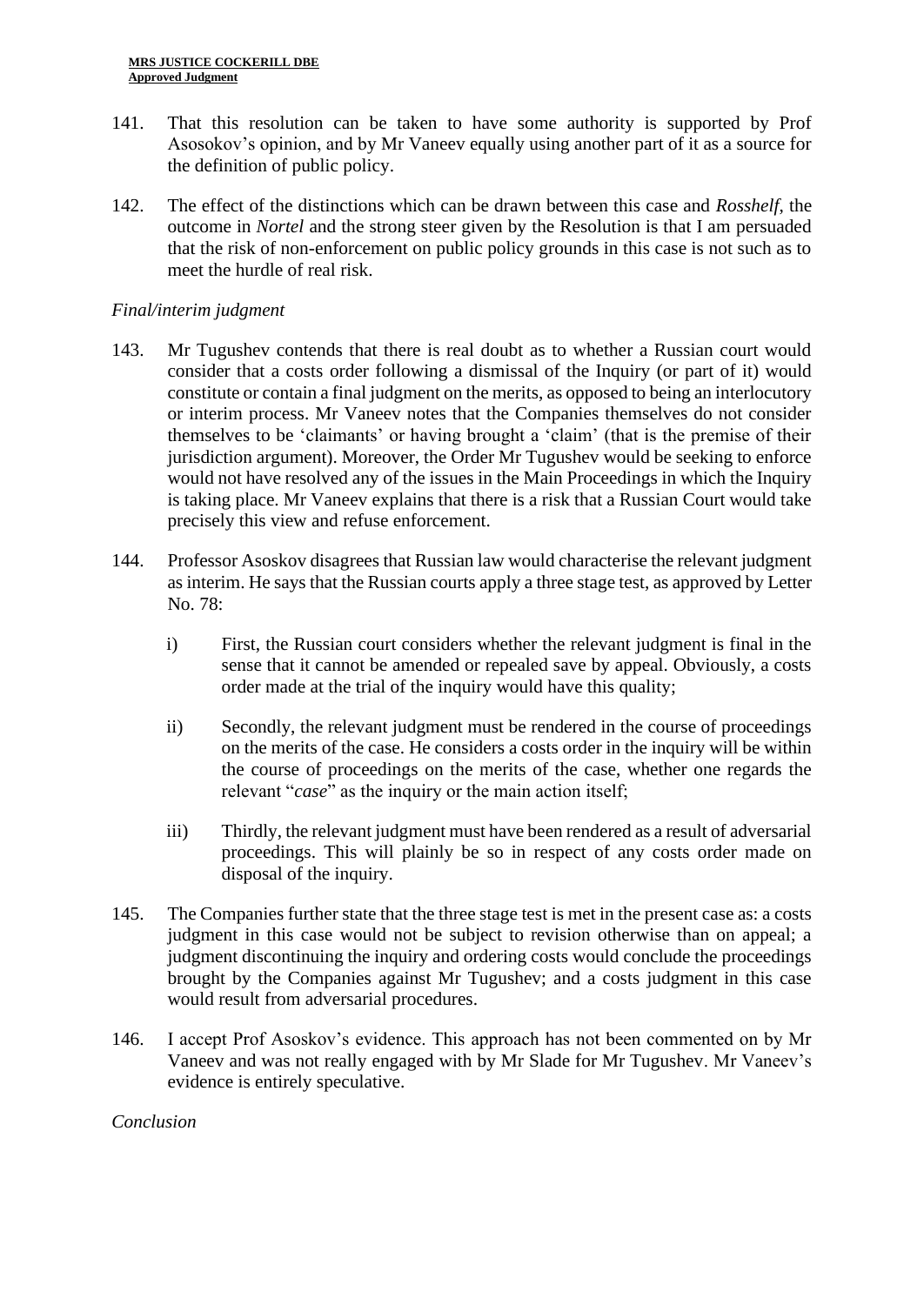- 147. As is apparent from the foregoing I do not agree that there is cumulatively quite a high risk of non-enforcement. Any risk in this case is low, but it is obviously of central importance to assess the nature and extent of that risk. I agree with the submission that I must beware of elision and must focus on the specific risks identified.
- 148. Once one does this the very marginal nature of the decision becomes apparent. For the majority of the grounds I have no difficulty in concluding that the risk identified is no more than speculative or fanciful. Most of what is raised tends more to be theoretical possibility rather than real risk in the sense of a risk supported by solid evidence.
- 149. At the end of the day what troubled me most is the public policy ground, but ultimately I conclude that the hurdle is not cleared.
- 150. Accordingly the quantum arguments do not arise, but I deal with them briefly for completeness.

## **Quantum**

- 151. Mr Tugushev's estimated costs of the Inquiry are £853,898. He seeks security for 60% of that sum to allow for any reduction on a detailed assessment. So the security sought is £512,339.
- 152. The Norebo Companies dispute the quantum of the claim on a number of grounds, and contend that appropriate amount for any order of security is £121,481.
- 153. Mr Tugushev contends that while there is no estimate from the Norebo Companies, based on past form, it is to be expected that their costs will far outstrip those of Mr Tugushev. He notes that Mr Orlov's costs have previously been around three times that of Mr Tugushev's e.g. for the jurisdiction challenge, when Mr Orlov sought security for his costs for a 2-3 day hearing, he did so in the amount of £3.389m (being 80% of the total).

### *Costs on Common issues*

- 154. The Norebo Companies says that there should be no award of security for awards of costs on issues which are common between the Applicants because such awards will be on the basis of joint and several liability between the Companies, and Mr Tugushev can enforce against the English and Hong Kong applicants. Mr Tugushev submits that this is a fallacious approach. In reality the scope for common issues is limited (each Company will be alleging separate losses caused by the WFO on differing evidence). After trial, even if the Court were minded to make a joint and several costs order on common issues, the Companies would try to minimise its percentage. There is no reason in principle why the Russian Companies should be entitled to render their own joint and several liability irrecoverable, particularly where their claims are by far the biggest heads of loss alleged, accounting for some 94% of the total.
- 155. On this I tend to agree with Mr Slade there is no guarantee that the English and Hong Kong companies are deep pockets. It follows that not to give security effectively minimises the effect of the joint and several award.